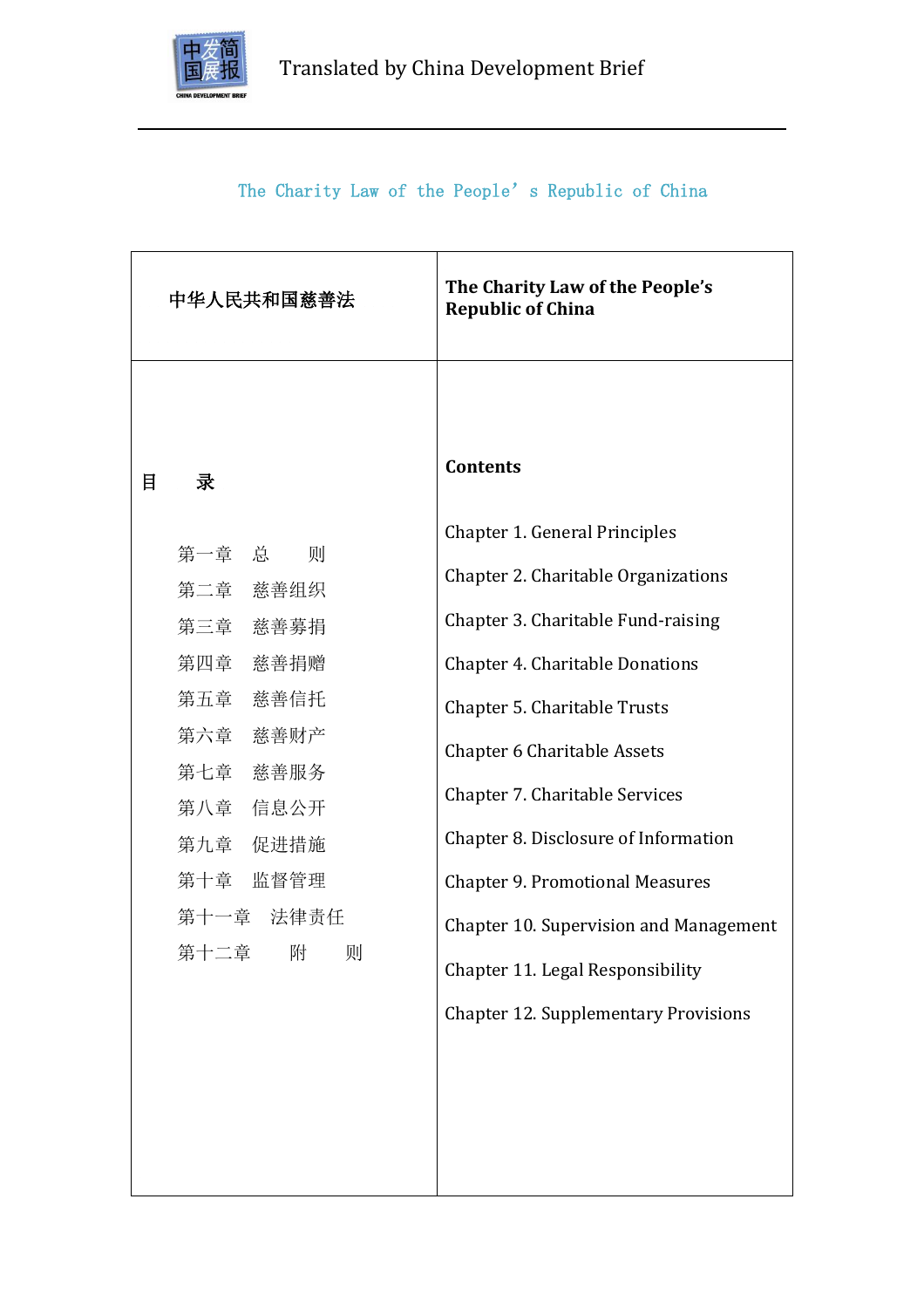

## 第一章 总 则

第一条 为了发展慈善事业, 弘扬慈善文化,规范慈善活动,保 护慈善组织、捐赠人、志愿者、受 益人等慈善活动参与者的合法权 益,促进社会进步,共享发展成 果,制定本法。

第二条 自然人、法人和其他 组织开展慈善活动以及与慈善有关 的活动,适用本法。其他法律有特 别规定的,依照其规定。

第三条 本法所称慈善活动, 是指自然人、法人和其他组织以捐 赠财产或者提供服务等方式,自愿 开展的下列公益活动:

(一)扶贫、济困;

(二)扶老、救孤、恤病、助 残、优抚;

(三)救助自然灾害、事故灾 难和公共卫生事件等突发事件造成 的损害;

(四)促进教育、科学、文 化、卫生、体育等事业的发展;

### **Chapter 1. General Principles**

**Article 1.** This law is designed to develop charitable causes, promote the culture of charity and standardize charitable activities, as well as to protect the rights and interests of charitable organizations, donors, volunteers, beneficiaries and others who work in the field of charity, while promoting social progress and distributing the fruits of social development.

**Article 2.** This law applies to natural persons, legal persons and other organizations carrying out charitable activities and related activities. Where there are special provisions in other laws, the special provisions shall apply.

**Article 3.** 'Charitable activities' in this law refers to the following public interest activities voluntarily carried out by natural persons, legal persons and other organizations through the donation of property, the provision of services or other means:

(1) Helping the poor and the needy;

(2) Assisting the elderly, orphans, the ill, the disabled, and providing special care;

(3) Alleviating losses incurred by natural disasters, accidents, public health incidents and other emergencies;

(4) Promoting the development of education, science, culture, health, sports and other causes;

(5) Preventing and alleviating pollution and other public hazards, protecting and improving the eco-environment;

(6) Other public interest activities in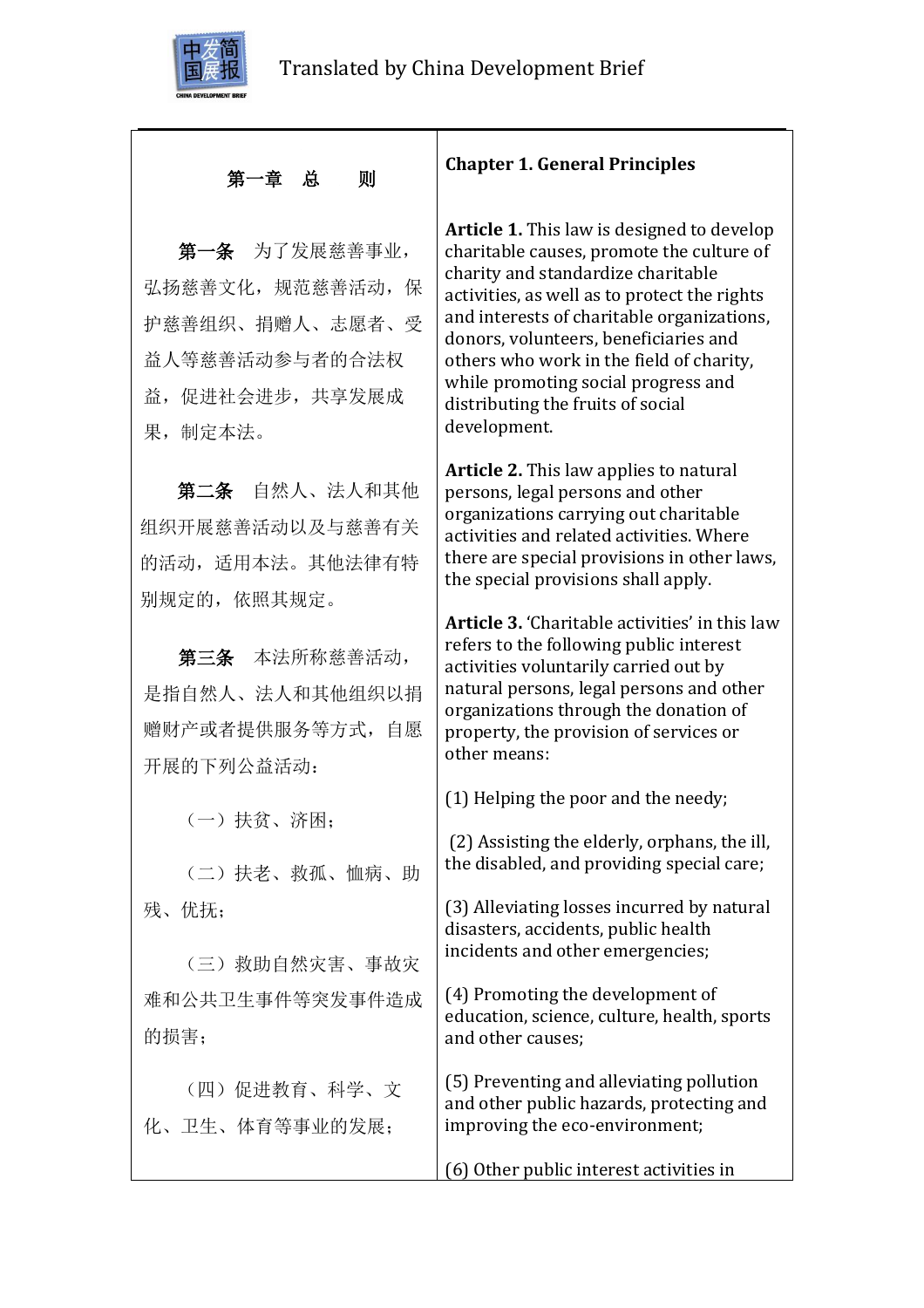

| (五)防治污染和其他公害,          | accordance with this law.                                                                                                                                                                                         |
|------------------------|-------------------------------------------------------------------------------------------------------------------------------------------------------------------------------------------------------------------|
| 保护和改善生态环境;             |                                                                                                                                                                                                                   |
| (六) 符合本法规定的其他公<br>益活动。 | <b>Article 4.</b> Charitable activities shall abide<br>by the principles of being lawful,<br>voluntary, honest, and non-profit, and<br>must not violate social morality, or<br>endanger national security or harm |
| 第四条 开展慈善活动,应当          | societal public interests or the lawful<br>rights and interests of other persons.                                                                                                                                 |
| 遵循合法、自愿、诚信、非营利的        |                                                                                                                                                                                                                   |
| 原则, 不得违背社会公德, 不得危      | <b>Article 5.</b> The government encourages<br>and supports natural persons, legal                                                                                                                                |
| 害国家安全、损害社会公共利益和        | persons and other organizations in legally                                                                                                                                                                        |
| 他人合法权益。                | carrying out charitable activities that<br>represent the core values of socialism and<br>promote the traditional morals of the                                                                                    |
| 第五条 国家鼓励和支持自然          | Chinese nation.                                                                                                                                                                                                   |
| 人、法人和其他组织践行社会主义        | Article 6. The civil affairs departments of                                                                                                                                                                       |
| 核心价值观, 弘扬中华民族传统美       | the State Council are in charge of<br>charitable work nationwide and the civil                                                                                                                                    |
| 德, 依法开展慈善活动。           | affairs departments of the local people's<br>governments at the county level or above                                                                                                                             |
| 第六条 国务院民政部门主管          | are in charge of charitable work in their<br>respective areas of administration; the                                                                                                                              |
| 全国慈善工作, 县级以上地方各级       | relevant departments of the people's<br>governments at the county level or above                                                                                                                                  |
| 人民政府民政部门主管本行政区域        | complete relevant work within their                                                                                                                                                                               |
| 内的慈善工作; 县级以上人民政府       | authority in accordance with this law and<br>other related laws.                                                                                                                                                  |
| 有关部门依照本法和其他有关法         | <b>Article 7.</b> September $5th$ of each year will                                                                                                                                                               |
| 律, 在各自的职责范围内做好相关       | henceforth be "China Charity Day".                                                                                                                                                                                |
| 工作。                    |                                                                                                                                                                                                                   |
| 第七条 每年9月5日为"中          |                                                                                                                                                                                                                   |
| 华慈善日"。                 |                                                                                                                                                                                                                   |
|                        |                                                                                                                                                                                                                   |
| 第二章 慈善组织               | <b>Chapter 2. Charitable Organizations</b>                                                                                                                                                                        |
| 本法所称慈善组织,<br>第八条       | <b>Article 8. 'Charitable organizations' refers</b><br>to legally established non-profit                                                                                                                          |

to legally established non-profit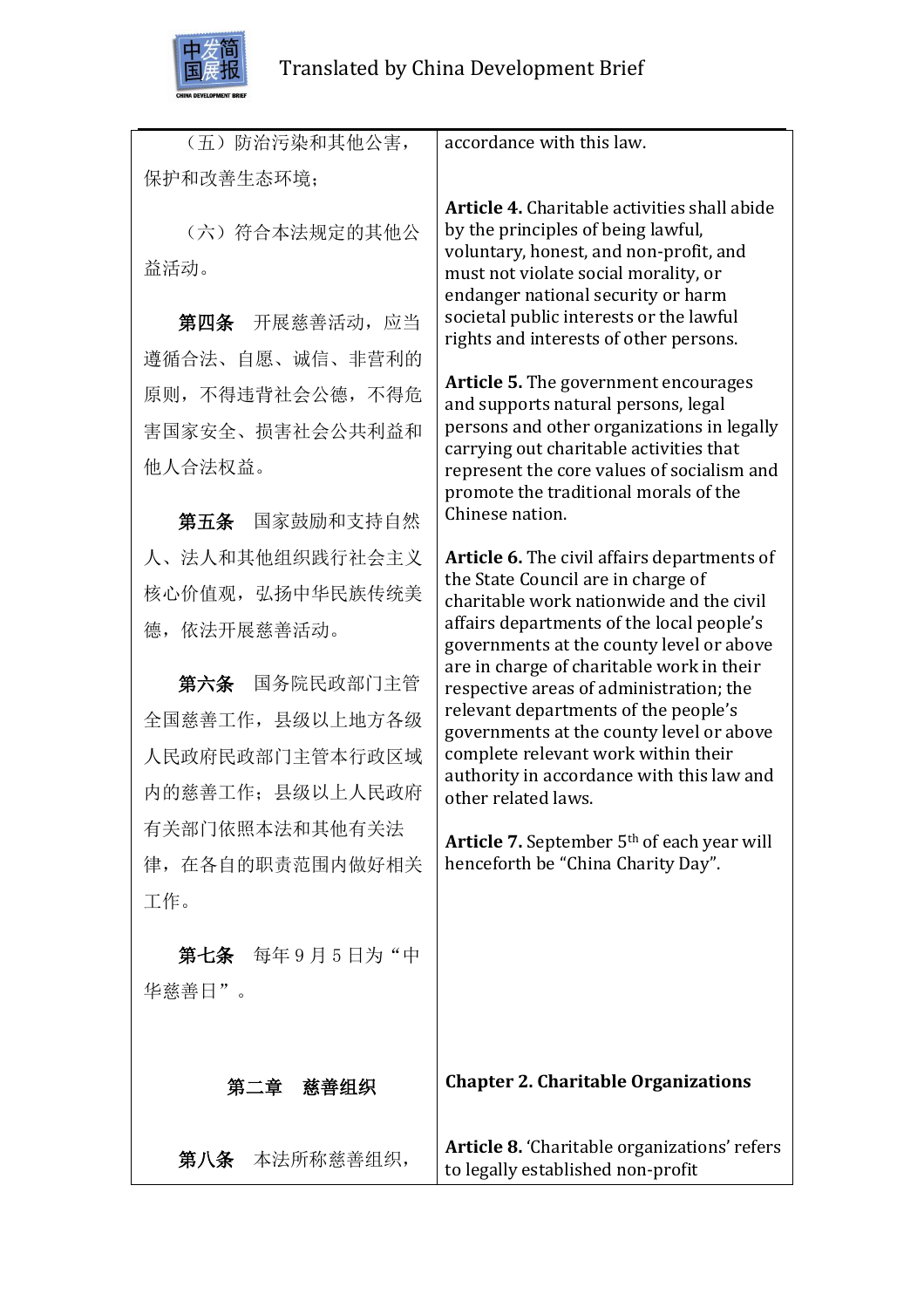

| 是指依法成立、符合本法规定, 以  | organizations that are in accordance with<br>this law, that aim to carry out charitable         |
|-------------------|-------------------------------------------------------------------------------------------------|
| 面向社会开展慈善活动为宗旨的非   | activities catering to society.                                                                 |
| 营利性组织。            | Charitable organizations include                                                                |
| 慈善组织可以采取基金会、社     | foundations, social groups, social service<br>organizations and other forms of                  |
| 会团体、社会服务机构等组织形    | organization.                                                                                   |
| 式。                | Article 9. Charitable organizations shall<br>meet the following requirements:                   |
| 第九条 慈善组织应当符合下     | (1) Aim to carry out charitable activities;                                                     |
| 列条件:              | (2) Not have the goal of making a profit;                                                       |
| (一) 以开展慈善活动为宗     | (3) Have a name and address;                                                                    |
| 旨;                | (4) Have an organizational charter;                                                             |
| (二)不以营利为目的:       | (5) Have necessary financial assets;                                                            |
| (三)有自己的名称和住所;     | (6) Have an organizational structure and<br>person in charge in accordance with the             |
| (四)有组织章程;         | requirements;                                                                                   |
| (五)有必要的财产;        | (7) Meet other conditions stipulated by<br>laws and administrative regulations.                 |
| (六)有符合条件的组织机构     | <b>Article 10.</b> Those establishing a charitable<br>organization shall apply for registration |
| 和负责人;             | with the civil affairs department of a                                                          |
| (七)法律、行政法规规定的     | people's government at the county level or<br>above. The civil affairs department shall         |
| 其他条件。             | issue a decision within 30 days of<br>receiving the application; organizations                  |
|                   | meeting the requirements stipulated by<br>this law shall have their registration                |
| 第十条 设立慈善组织, 应当    | approved, and the decision shall be                                                             |
| 向县级以上人民政府民政部门申请   | publicly announced; registration shall be<br>withheld from organizations that do not            |
| 登记,民政部门应当自受理申请之   | meet the requirements stipulated by this<br>law and the reasons explained in writing.           |
| 日起三十日内作出决定。符合本法   |                                                                                                 |
| 规定条件的, 准予登记并向社会公  | Non-profit organizations such as<br>foundations, social groups and social                       |
| 告; 不符合本法规定条件的, 不予 | service organizations that were<br>established before the publication of this                   |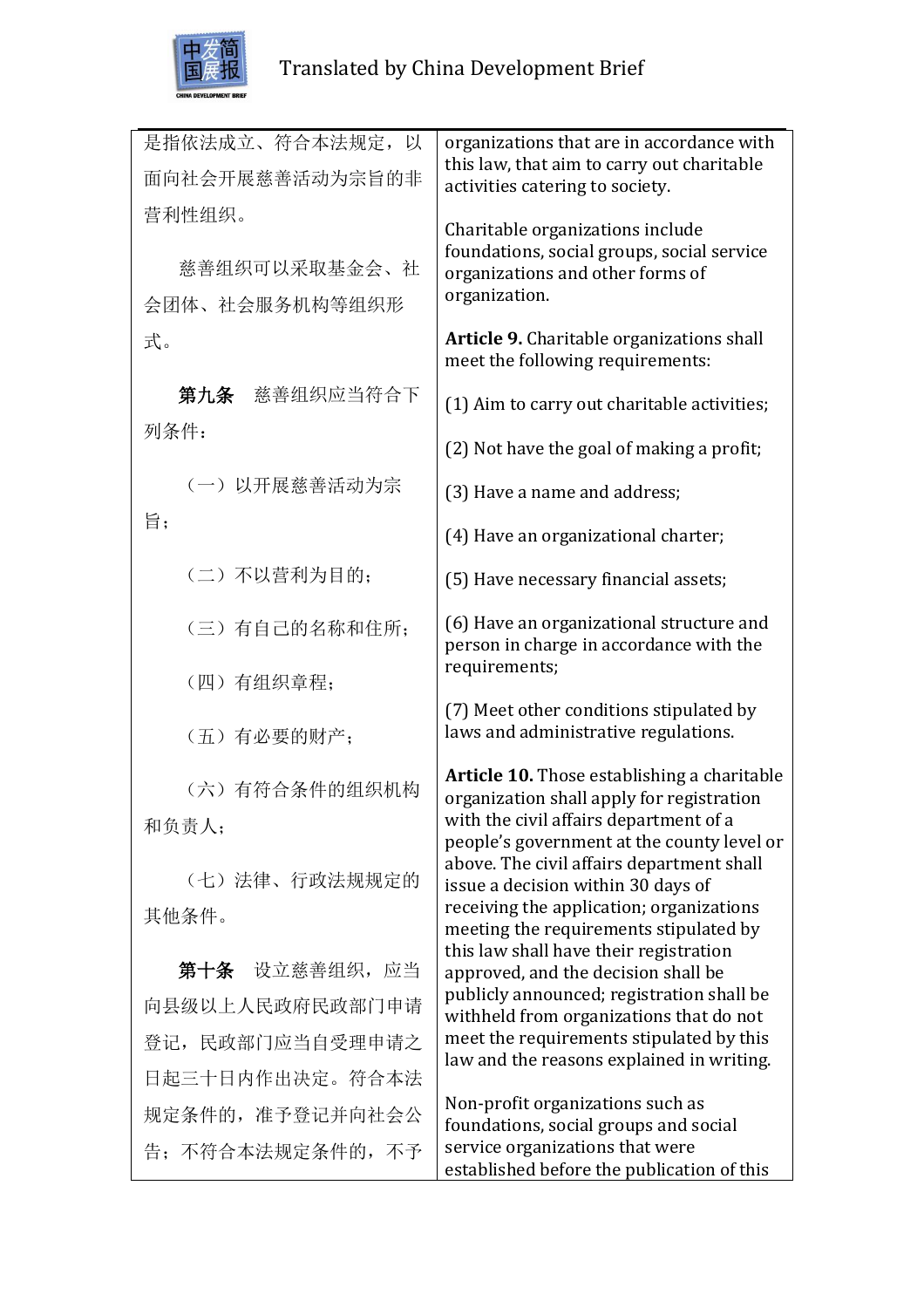

本法公布前已经设立的基金 会、社会团体、社会服务机构等非 营利性组织,可以向其登记的民政 部门申请认定为慈善组织,民政部 门应当自受理申请之日起二十日内 作出决定。符合慈善组织条件的, 予以认定并向社会公告;不符合慈 善组织条件的,不予认定并书面说 明理由。

有特殊情况需要延长登记或者 认定期限的,经国务院民政部门批 准,可以适当延长,但延长的期限 不得超过六十日。

第十一条 慈善组织的章程, 应当符合法律法规的规定,并载明 下列事项:

(一)名称和住所;

(二)组织形式;

(三)宗旨和活动范围;

(四)财产来源及构成;

(五)决策、执行机构的组成 及职责;

(六)内部监督机制;

law may apply for identification as a charitable organization with the civil affairs department with which they registered. The civil affairs department shall issue a decision approving the change of registration within 20 days of receiving the application. Organizations meeting the requirements shall be identified as charitable organizations and the decision publicly announced; identification shall not be granted to organizations that do not meet the requirements, and the reasons explained in writing.

Where an extension to the period needed to apply for a registration or identification is required due to special circumstances, a reasonable extension may be approved by the civil affair departments under the State Council, but the extension must not exceed 60 days.

**Article 11.** The charter of a charitable organization shall abide by the laws and regulations, and specify the following items:

(1) Name and address; (2) Type of social organization; (3) Aims and scope of activities; (4) Sources and composition of financial assets; (5) Structure and duties of decisionmaking and implementation bodies; (6) Internal supervision mechanisms;

(7) Financial asset management system;

(8) Project management system;

(9) Circumstances for ceasing operations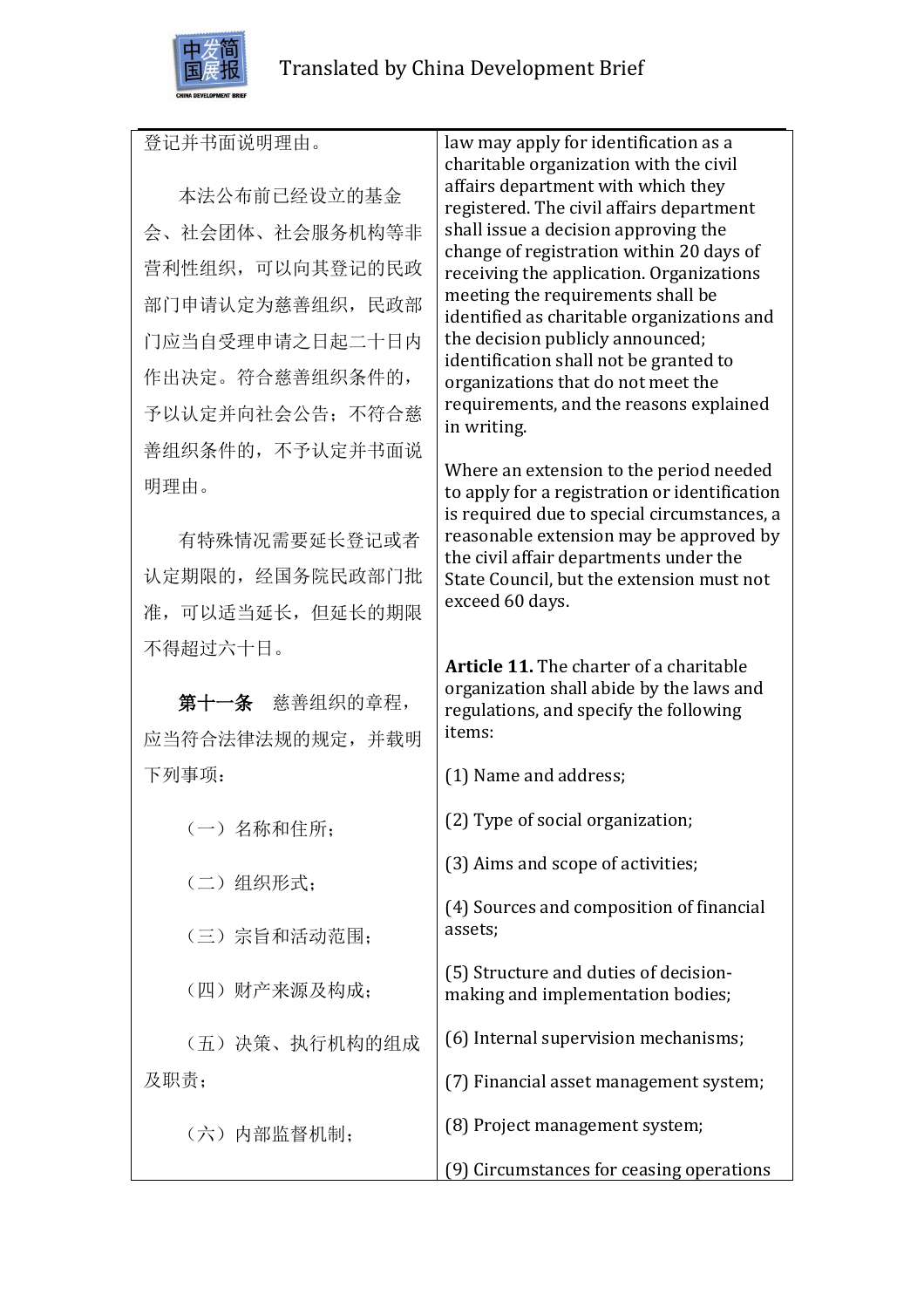

| (七)财产管理使用制度;           | and methods of liquidation after<br>operations have ceased;                                                                                                                 |
|------------------------|-----------------------------------------------------------------------------------------------------------------------------------------------------------------------------|
| (八)项目管理制度:             | (10) Other important items.                                                                                                                                                 |
| (九) 终止情形及终止后的清<br>算办法; | <b>Article 12.</b> Charitable organizations shall<br>establish sound internal governance<br>structures and clarify the delineation of                                       |
| (十) 其他重要事项。            | authority and responsibility for decision-<br>making, implementation and supervision,<br>and carry out charitable activities on the<br>basis of laws and the organizational |
| 第十二条 慈善组织应当根据          | charter.                                                                                                                                                                    |
| 法律法规以及章程的规定, 建立健       | Charitable organizations shall implement                                                                                                                                    |
| 全内部治理结构, 明确决策、执        | the unified national accounting system,                                                                                                                                     |
| 行、监督等方面的职责权限, 开展       | manage their accounting in accordance<br>with the law, establish a sound accounting                                                                                         |
| 慈善活动。                  | supervision system and accept the<br>supervision and management of the                                                                                                      |
| 慈善组织应当执行国家统一的          | relevant government departments.                                                                                                                                            |
| 会计制度, 依法进行会计核算, 建      | Article 13. Charitable organizations shall                                                                                                                                  |
| 立健全会计监督制度, 并接受政府       | annually submit an annual work report                                                                                                                                       |
| 有关部门的监督管理。             | and financial reports to the civil affairs<br>departments that they registered with,<br>which will include annual fund-raising                                              |
| 第十三条 慈善组织应当每年          | activities, donations received,                                                                                                                                             |
| 向其登记的民政部门报送年度工作        | management and usage of charitable<br>assets, details of the implementation of                                                                                              |
| 报告和财务会计报告。报告应当包        | charitable projects, and the salary and<br>benefits of the staff of the charitable                                                                                          |
| 括年度开展募捐和接受捐赠情况、        | organizations.                                                                                                                                                              |
| 慈善财产的管理使用情况、慈善项        |                                                                                                                                                                             |
| 目实施情况以及慈善组织工作人员        | Article 14. Founders, major donors and<br>management staff of a charitable                                                                                                  |
| 的工资福利情况。               | organization must not abuse their                                                                                                                                           |
| 第十四条 慈善组织的发起           | connections to harm the interests of the<br>organization, the interests of the<br>beneficiaries, or societal public interests.                                              |
| 人、主要捐赠人以及管理人员,不        |                                                                                                                                                                             |
| 得利用其关联关系损害慈善组织、        | Where the founders, major donors and<br>management staff of a charitable                                                                                                    |
| 受益人的利益和社会公共利益。         | organization are involved in a business<br>transaction with that organization, they                                                                                         |

shall not participate in the decision-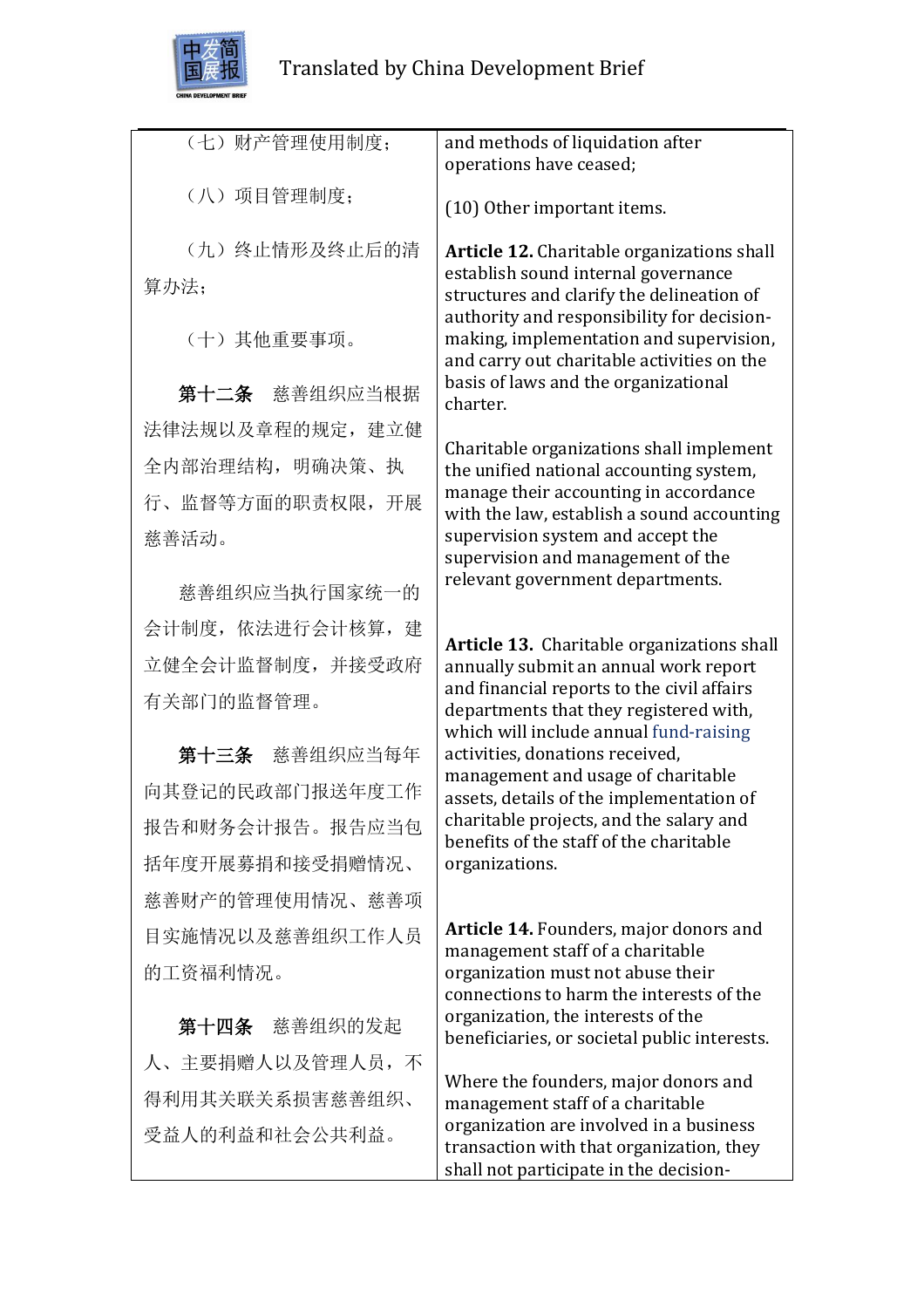

慈善组织的发起人、主要捐赠 人以及管理人员与慈善组织发生交 易行为的,不得参与慈善组织有关 该交易行为的决策,有关交易情况 应当向社会公开。

第十五条 慈善组织不得从 事、资助危害国家安全和社会公共 利益的活动,不得接受附加违反法 律法规和违背社会公德条件的捐 赠,不得对受益人附加违反法律法 规和违背社会公德的条件。

第十六条 有下列情形之一 的,不得担任慈善组织的负责人:

(一)无民事行为能力或者限 制民事行为能力的;

(二)因故意犯罪被判处刑 罚,自刑罚执行完毕之日起未逾五 年的;

(三)在被吊销登记证书或者 被取缔的组织担任负责人,自该组 织被吊销登记证书或者被取缔之日 起未逾五年的;

(四)法律、行政法规规定的 其他情形。

第十七条 慈善组织有下列情

making of the charitable organization concerning that transaction and the circumstances of the transaction shall be made public.

**Article 15.** Charitable organizations must not undertake or assist activities that endanger national security and societal public interests or accept contributions that carry additional conditions in violation of laws, regulations and social mores, and must not attach conditions for beneficiaries that are in violation of laws, regulations and social mores.

**Article 16.** A person shall not serve as the leader of a charitable organization if:

(1) They have limited or no civil capacity;

(2) They have been sentenced in court for intentional crimes and less than five years have passed since the date they were released from their sentences;

(3) They were in charge of an organization that had its registration certificate withdrawn or was banned and less than five years have passed since the day the organization had its registration certificate withdrawn or was banned;

(4) They fail to meet the conditions set out by other laws and administrative regulations.

**Article 17.** A charitable organization shall be terminated if:

(1) The circumstances for termination as set out in the organizational charter are met;

(2) Termination is required due to division or merger;

(3) It has not engaged in charitable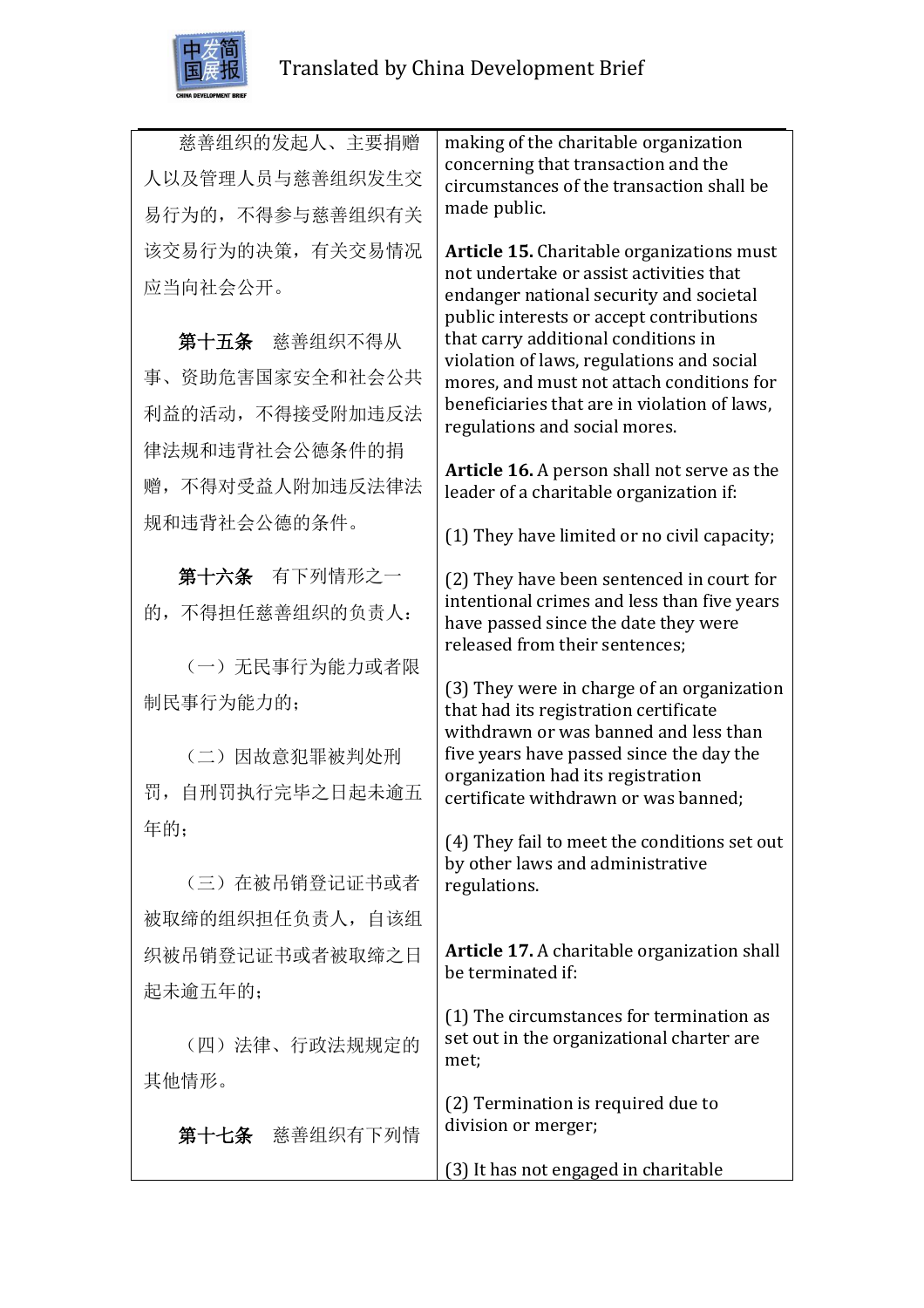

| 形之一的,应当终止:            | activities for two consecutive years;                                                                                          |
|-----------------------|--------------------------------------------------------------------------------------------------------------------------------|
| (一) 出现章程规定的终止情<br>形的; | (4) It is de-registered or has its<br>registration certificate withdrawn<br>according to the law;                              |
| (二)因分立、合并需要终止<br>的;   | (5) Other conditions set out by laws and<br>administrative regulations under which<br>an organization shall terminate are met. |
| (三) 连续二年未从事慈善活        | Charitable organizations that cease<br>operations shall annul their registration.                                              |
| 动的;                   | <b>Article 18.</b> A liquidation shall be                                                                                      |
| (四) 依法被撤销登记或者吊        | conducted upon the termination of<br>charitable organizations.                                                                 |
| 销登记证书的;               | The decision-making body of the                                                                                                |
| (五)法律、行政法规规定应         | charitable organization shall establish a<br>team for liquidation within 30 days,                                              |
| 当终止的其他情形。             | starting from the date when the<br>circumstances for termination contained                                                     |
| 第十八条 慈善组织终止, 应        | in Article 17 are appeared. If the<br>organization does not establish such a<br>team or if the team does not fulfill its       |
| 当进行清算。                | duties, the civil affairs department may                                                                                       |
| 慈善组织决策机构应当在本法         | apply to a people's court to assign<br>relevant personnel to form a team and to<br>conduct the liquidation.                    |
| 第十七条规定的终止情形出现之日       |                                                                                                                                |
| 起三十日内成立清算组进行清算,       | Financial assets remaining after<br>liquidation shall be transferred, in                                                       |
| 并向社会公告。不成立清算组或者       | accordance with the charter of the<br>charitable organization, to charitable                                                   |
| 清算组不履行职责的, 民政部门可      | organizations with the same or similar                                                                                         |
| 以申请人民法院指定有关人员组成       | aims; where the charter does not specify<br>any requirements, the assets shall be                                              |
| 清算组进行清算。              | transferred under the leadership of the<br>civil affairs departments to charitable                                             |
| 慈善组织清算后的剩余财产,         | organizations with the same or similar<br>causes and information regarding the                                                 |
| 应当按照慈善组织章程的规定转给       | transfer made public.                                                                                                          |
| 宗旨相同或者相近的慈善组织; 章      | After completion of liquidation, the                                                                                           |
| 程未规定的, 由民政部门主持转给      | charitable organization shall apply for<br>deregistration with the civil affairs                                               |
| 宗旨相同或者相近的慈善组织,并       | departments with which they registered,<br>and the civil affairs departments shall                                             |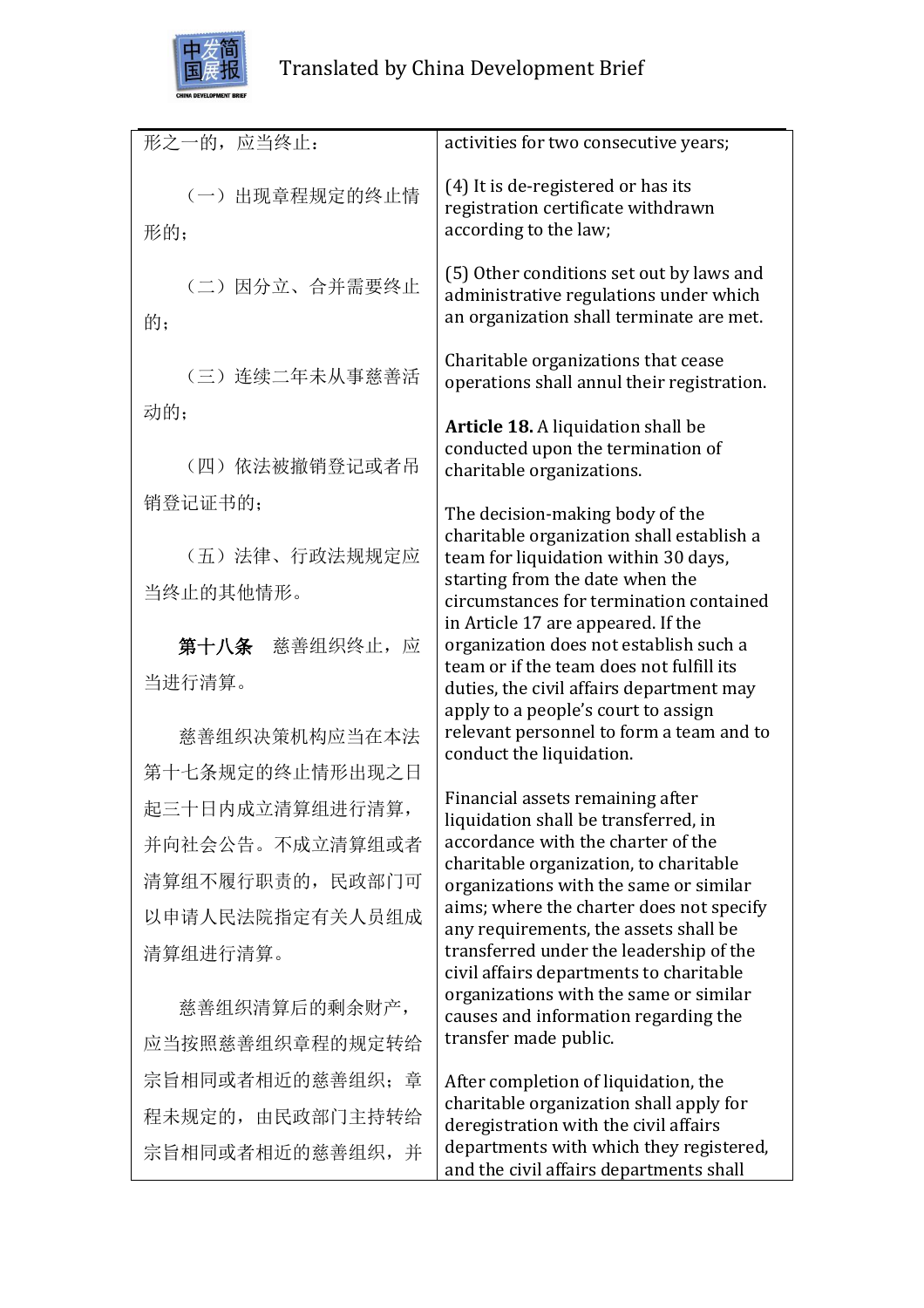

| 向社会公告。            | announce the results to the public.                                                                 |
|-------------------|-----------------------------------------------------------------------------------------------------|
| 慈善组织清算结束后, 应当向    | <b>Article 19.</b> Charitable organizations may<br>legally establish industry organizations.        |
| 其登记的民政部门办理注销登记,   | Charity industry organizations shall                                                                |
| 并由民政部门向社会公告。      | reflect the needs of the profession,<br>promote professional exchange,                              |
| 第十九条 慈善组织依法成立     | strengthen professional self-discipline,                                                            |
| 行业组织。             | raise the credibility of the charity sector<br>and promote the development of<br>charitable causes. |
| 慈善行业组织应当反映行业诉     | <b>Article 20.</b> The State Council stipulates                                                     |
| 求, 推动行业交流, 提高慈善行业 | the organizational forms of charitable                                                              |
| 公信力, 促进慈善事业发展。    | organizations and the specific methods of<br>their registry management.                             |
| 第二十条 慈善组织的组织形     |                                                                                                     |
| 式、登记管理的具体办法由国务院   |                                                                                                     |
| 制定。               |                                                                                                     |
|                   |                                                                                                     |
|                   |                                                                                                     |
| 第三章 慈善募捐          | <b>Chapter 3. Charitable Fund-raising</b>                                                           |
|                   | Article 21. 'Fund-raising' refers to the                                                            |
| 第二十一条 本法所称慈善募     | charity-based collection of financial assets                                                        |
| 捐, 是指慈善组织基于慈善宗旨募  | by charitable organizations.                                                                        |
| 集财产的活动。           | Fund-raising includes public fund-raising                                                           |
| 慈善募捐, 包括面向社会公众    | activities directed at society at-large and<br>targeted fund-raising activities directed at         |
| 的公开募捐和面向特定对象的定向   | specific targets.                                                                                   |
|                   | <b>Article 22.</b> Charitable organizations<br>carrying out public fund-raising activities          |
| 募捐。               | shall acquire the qualifications for public                                                         |
| 第二十二条 慈善组织开展公     | fund-raising. Charitable organizations that<br>have been legally registered for two years           |
| 开募捐, 应当取得公开募捐资格。  | may apply for a public fund-raising<br>certificate with the civil affairs                           |
| 依法登记满二年的慈善组织, 可以  | department with which they registered.<br>The civil affairs department shall make a                 |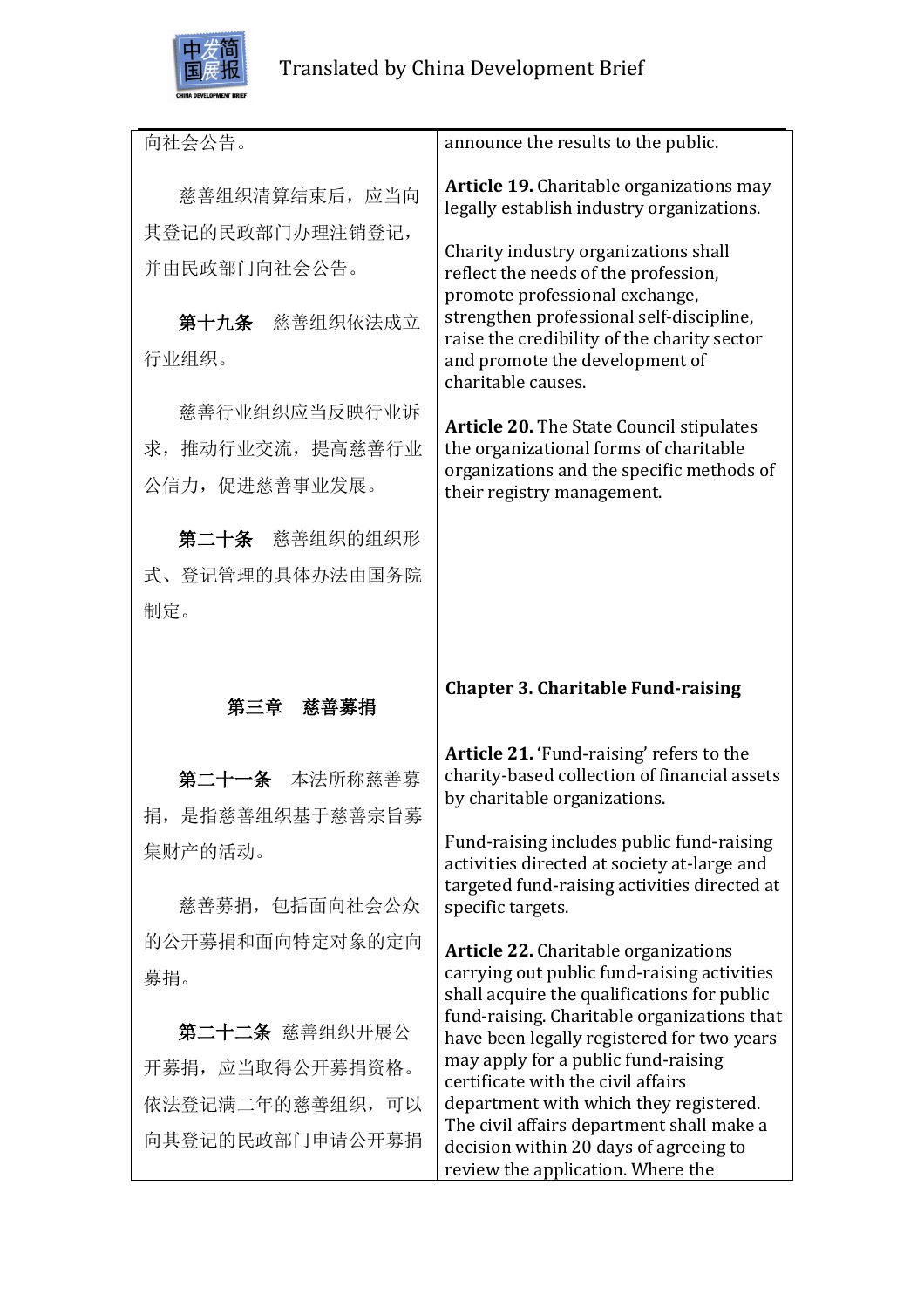

资格。民政部门应当 自受理申请 之日起二十日内作出决定。慈善组 织符合内部治理结构健全、运作规 范的条件的,发给公开募捐资格证 书;不符合条件的,不发给公开募 捐资格证书并书 面说明理由。

法律、行政法规规定自登记之 日起可以公开募捐的基金会和社会 团体,由民政部门直接发给公开募 捐资格证书。

第二十三条 开展公开募捐, 可以采取下列方式:

(一)在公共场所设置募捐 箱;

(二)举办面向社会公众的义 演、义赛、义卖、义展、义拍、慈 善晚会等;

(三)通过广播、电视、报 刊、互联网等媒体发布募捐信息;

(四)其他公开募捐方式。

慈善组织采取前款第一项、第 二项规定的方式开展公开募捐的, 应当在其登记的民政部门管辖区域 内进行确有必要在其登记的民政部 门管辖区域外进行的,应当报其开

organization meets the requirements of having a sound internal management system and operating according to the rule, the civil affairs department shall issue the public fund-raising certificate; where the requirements are not met, the civil affairs department shall not issue the public fund-raising certificate and the reasons shall be explained in writing.

Civil affairs departments shall issue public fund-raising certificates directly to foundations and social organizations that may raise fund publicly from the day of their registration, as set out by the laws and regulations.

**Article 23** The following methods may be used for public fund-raising:

(1) Setting up a collection box for donations in a local public space;

(2) Organizing local charitable performances, competitions, sales, exhibitions, auctions and gala dinners directed to the public;

(3) Publicizing fund-raising information through local media such as radio, television, newspapers and journals, and the internet;

(4) Other public fund-raising methods.

Where charitable organizations carry out public fund-raising activities according to the methods set out by provisions (1), (2) of this Article, they shall do so within the administrative area of the civil affairs department with which they registered. Where there is a necessity to carry out public fund-raising activities outside the administrative area of the civil affairs department with which the organization registered, they shall be recorded with the local civil affairs department above the county level. Donors are not subject to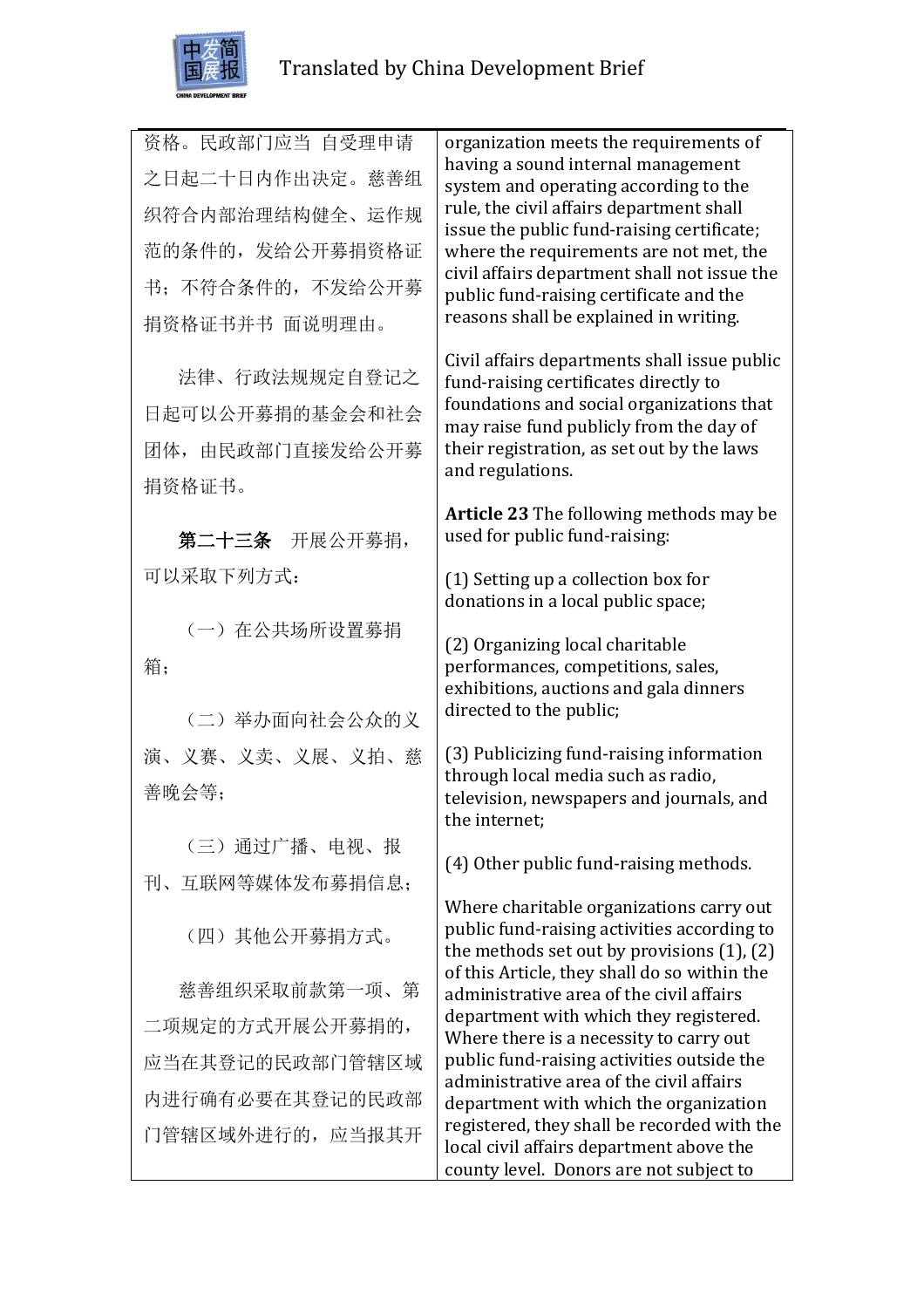

展募捐活动所在地的县级以上人民 政府民政部门备案。捐赠人的捐赠 行为不受地域限制。

慈善组织通过互联网开展公开 募捐的,应当在国务院民政部门统 一或者指定的慈善信息平台发布募 捐信息,并可以同时在其网站发布 募捐信息。

第二十四条 开展公开募捐, 应当制定募捐方案。募捐方案包括 募捐目的、起止时间和地域、活动 负责人姓名和办公地址、接收捐赠 方式、银行账户、受益人、募得款 物用途、募捐成本、剩余财产的处 理等。

募捐方案应当在开展募捐活 动前报慈善组织登记的民政部门备 案。

第二十五条 开展公开募捐, 应当在募捐活动现场或者募捐活动 载体的显著位置,公布募捐组织名 称、公开募捐资格证书、募捐方 案、联系方式、募捐信息查询方法 等。

第二十六条 不具有公开募捐 资格的组织或者个人基于慈善目

geographical limitations when making donations.

Charitable organizations using the internet to carry out fund-raising shall publish the relevant information on the charity information platforms unified or designated by the civil affairs departments. Charitable organizations registered with a civil affairs department at the provincial level or above may use their website to publish the relevant information

**Article 24.** A fund-raising proposal shall be drafted when carrying out public fundraising. The proposal shall include, among other things, the goals, duration and location of the fund-raising activities, the name and office address of the person in charge, the method of receiving donations, as well as bank details, beneficiaries, use of assets collected, cost of fund-raising activities, and methods of dealing with excess funds.

The fund-raising proposal shall be recorded with the civil affairs department with which the organization registered before the fund-raising activities are carried out.

**Article 25.** When carrying out public fund-raising activities, information such as the name of the organization carrying out the activity, the public fund-raising certificate, the fund-raising proposal, the contact information and the means of inquiry for further information regarding the activity shall be displayed in a prominent place at the site of the activity or on the medium used for fund-raising.

**Article 26.** Organizations or individuals that do not have a public fund-raising certificate may cooperate with charitable organizations that have a public fundraising certificate. The charitable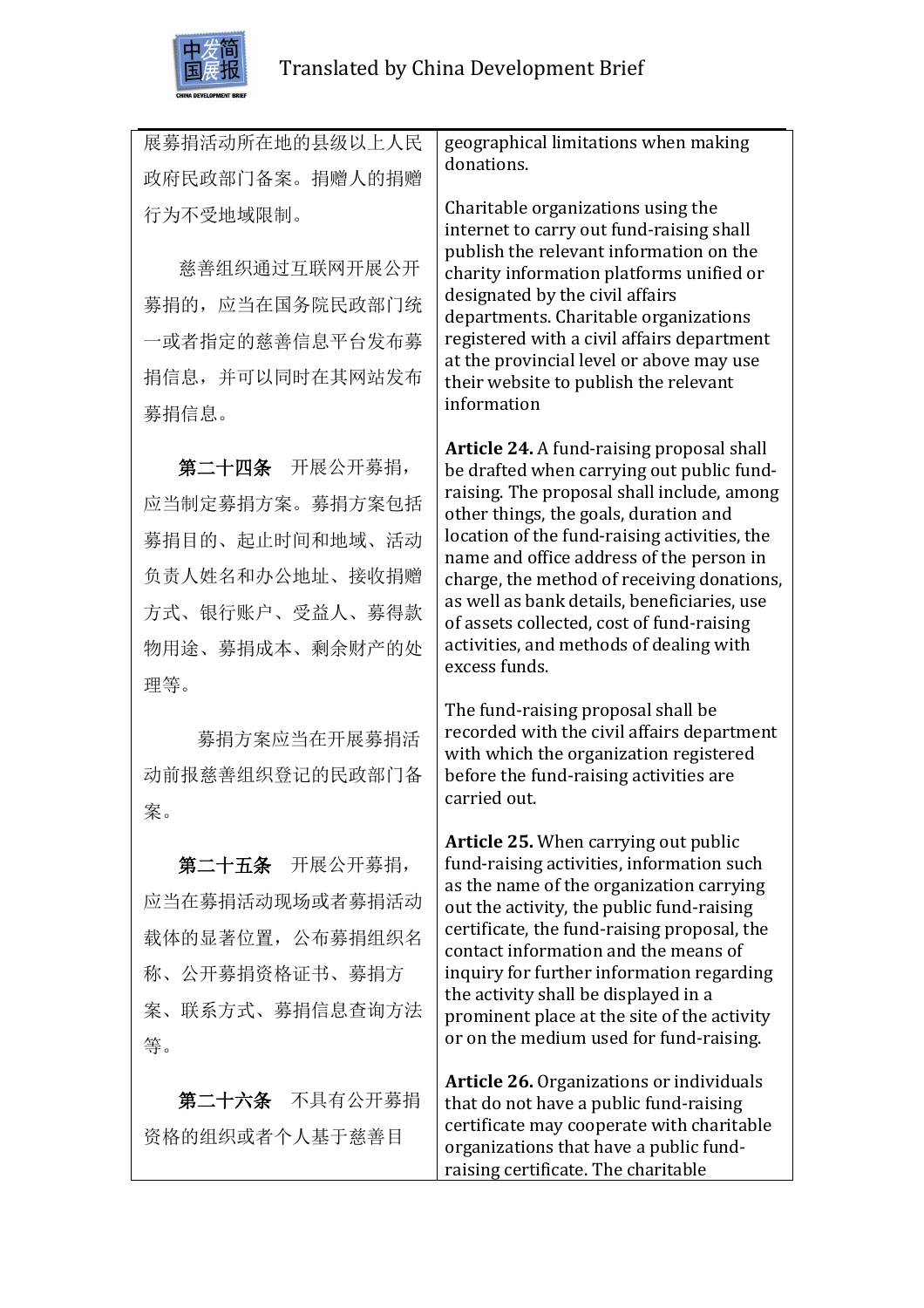

的,可以与具有公开募捐资格的慈 善组织合作,由该慈善组织开展公 开募捐并管理募得款物。

第二十七条 广播、电视、报 刊以及网络服务提供者、电信运营 商,应当对利用其平台开展公开募 捐的慈善组织的登记证书、公开募 捐资格证书进行验证。

第二十八条 慈善组织自登记 之日起可以开展定向募捐。

慈善组织开展定向募捐,应当 在发起人、理事会成员和会员等特 定对象的范围内进行,并向募捐对 象说明募捐目的、募得款物用途等 事项。

第二十九条 开展定向募捐, 不得采取或者变相采取本法第二十 三条规定的方式。

第三十条 发生重大自然灾 害、事故灾难和公共卫生事件等突 发事件,需要迅速开展救助时,有 关人民政府应当建立协调机制, 提 供需求信息,及时有序引导开展募 捐和救助活动。

第三十一条 开展募捐活 动,应当尊重和维护募捐对象的合

organization shall carry out the public fund-raising and manage the donations collected.

**Article 27.** Radio broadcasters, television stations, newspapers and journals, as well as Internet service providers and telecommunications operators shall inspect and verify the registration certificate and public fund-raising certificate of charitable organizations using their platform to carry out public fund-raising activities.

**Article 28.** Charitable organizations may engage in targeted fund-raising activities from the date of their registration. Charitable organizations engaging in targeted fund-raising activities shall specify the scope of their targets and the period of fund-raising, and provide information on matters such as the purpose of the fund-raising and the usage of the raised funds and items.

**Article 29**. Targeted fund-raising shall not use or covertly use the methods stipulated in article 23 of this law.

**Article 30.** In the case of emergencies such as natural disasters, catastrophic accidents and public health incidents that are in need of rapid alleviation, the relevant people's governments shall establish coordinating mechanisms, provide needed information and orderly and timely guide fund-raising and emergency assistance.

**Article 31.** Those carrying out fundraising activities shall respect and safeguard the legal rights of their targets, ensure their rights to be informed, and shall not deceive and mislead the targets into donating.

**Article 32.** Those carrying out fundraising activities are not permitted to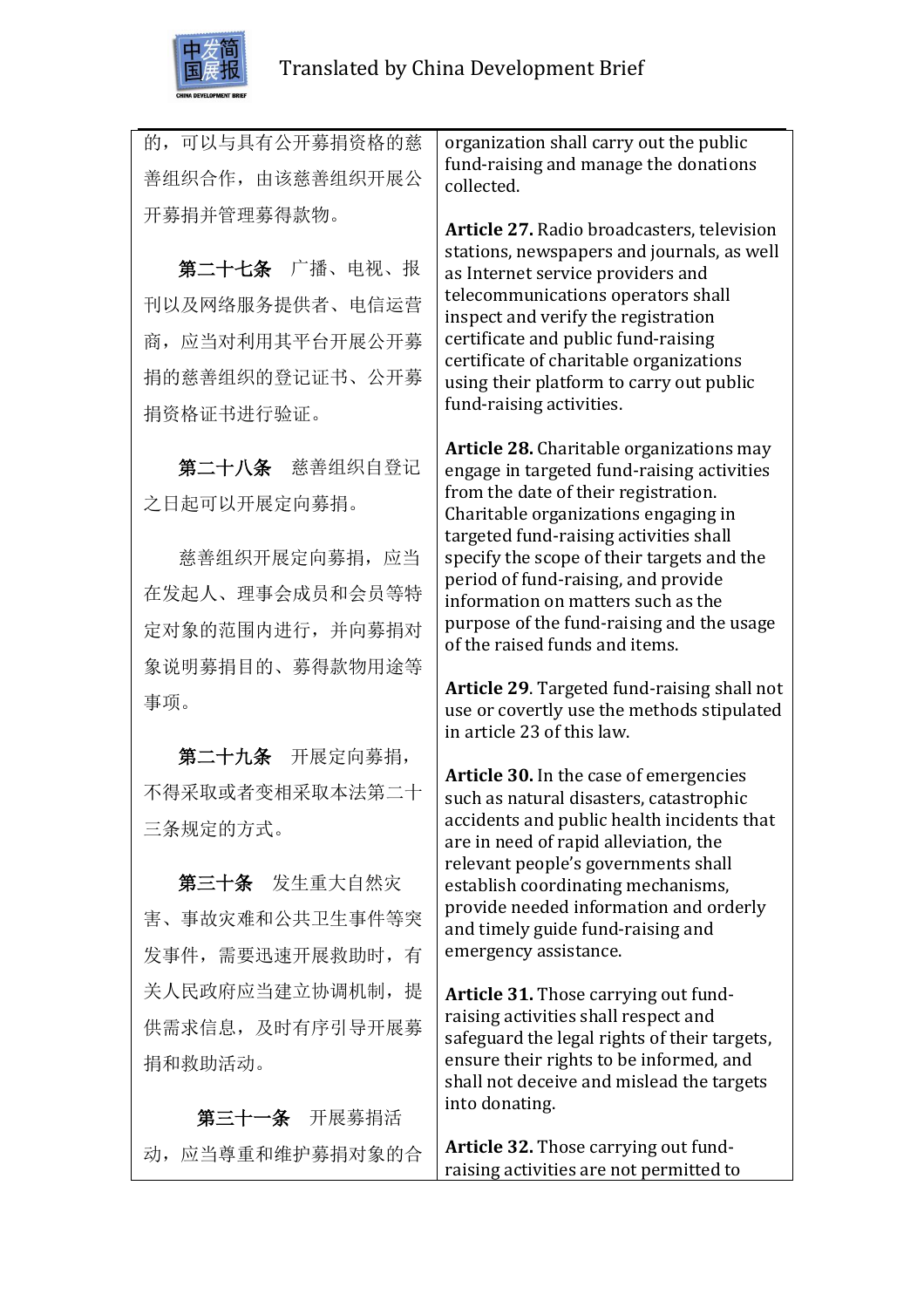

 $\mathbf{I}$ 

| 法权益, 保障募捐对象的知情权,<br>不得通过虚构事实等方式欺骗、诱<br>导募捐对象实施捐赠。<br>第三十二条 开展募捐活动,<br>不得摊派或者变相摊派, 不得妨碍<br>公共秩序、企业生产经营和居民生<br>活。<br>第三十三条 禁止任何组织或<br>者个人假借慈善名义或者假冒慈善<br>组织开展募捐活动,骗取财产。 | engage in forcible apportionment or<br>covert forced apportionment <sup>1</sup> and must<br>not obstruct public order, corporate<br>production or the lives of the people.<br><b>Article 33.</b> It is forbidden for any<br>organization or individual to obtain<br>financial assets and carry out fund-raising<br>activities by fraudulent means in the name<br>of charity or posing as a charitable<br>organization. |
|-----------------------------------------------------------------------------------------------------------------------------------------------------------------------|------------------------------------------------------------------------------------------------------------------------------------------------------------------------------------------------------------------------------------------------------------------------------------------------------------------------------------------------------------------------------------------------------------------------|
| 第四章 慈善捐赠                                                                                                                                                              | <b>Chapter 4. Charitable Donations</b>                                                                                                                                                                                                                                                                                                                                                                                 |
| 第三十四条 本法所称慈善捐<br>赠, 是指自然人、法人和其他组织<br>基于慈善目的, 自愿、无偿赠与财<br>产的活动。<br>第三十五条 捐赠人可以通过<br>慈善组织捐赠, 也可以直接向受益<br>人捐赠。                                                           | Article 34. 'Charitable Donations' as<br>stated in this law refers to the voluntary,<br>non-compensated donation of property by<br>natural persons, legal persons or other<br>organizations for charitable purposes.<br><b>Article 35.</b> Donors can donate through<br>charitable organizations or directly to<br>beneficiaries.<br><b>Article 36. Property donated by donors</b>                                     |
| 第三十六条 捐赠人捐赠的财<br>产应当是其有权处分的合法财产。<br>捐赠财产包括货币、实物、房屋、<br>有价证券、股权、知识产权等有形<br>或者无形财产。                                                                                     | shall be legal property that the donors<br>hold the right to dispose of. Charitable<br>donations of property include cash,<br>physical objects, buildings, marketable<br>securities, equity, intellectual property,<br>and other tangible or intangible property.<br>Donated objects shall have use value, and<br>shall comply with safety, health,<br>environmental and other standards.                              |

<sup>1</sup>trans. Note: '摊派' refers to the conduct that compels people or organizations to pay a set portion of a donation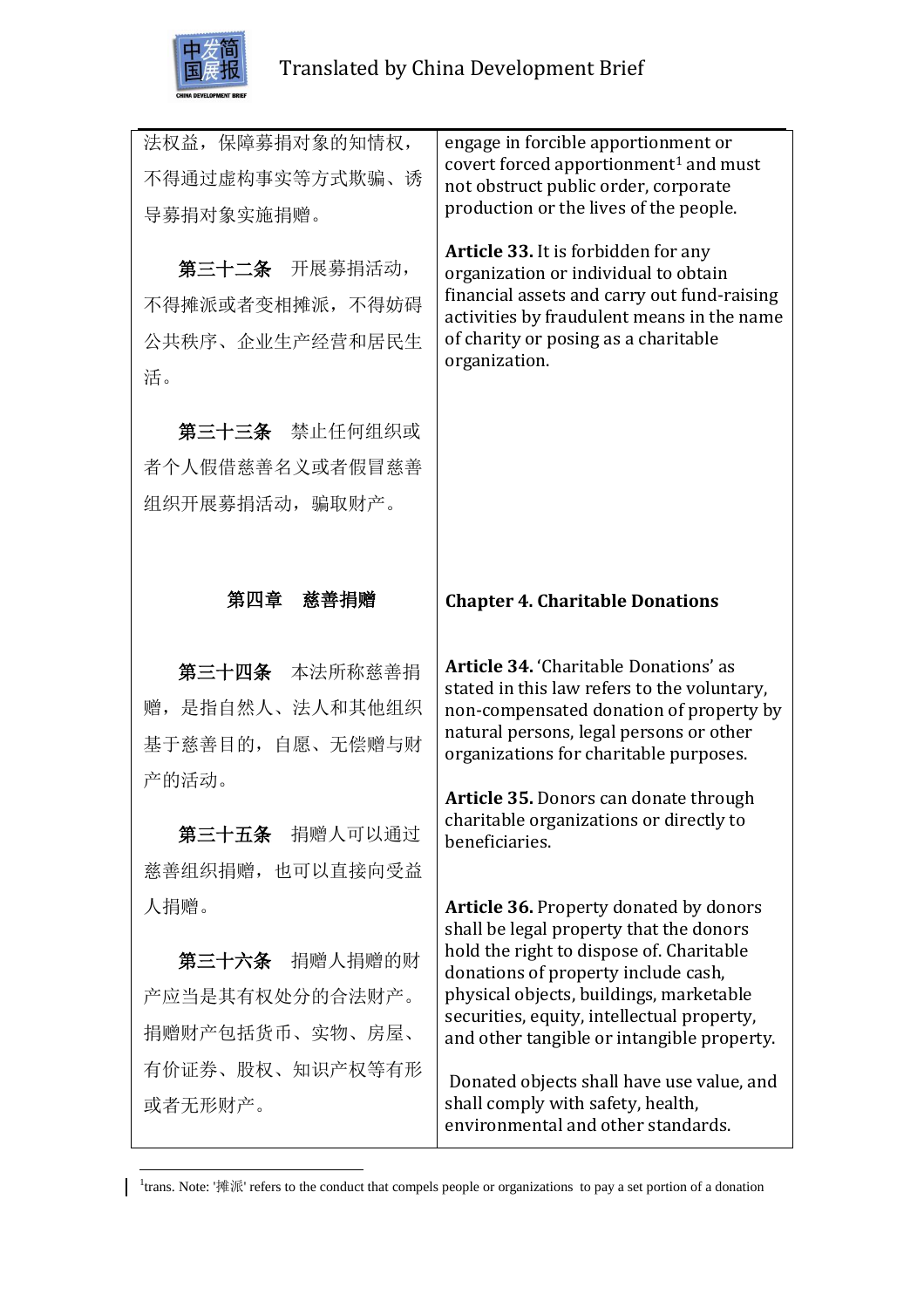

捐赠人捐赠的实物应当具有使 用价值,符合安全、卫生、环保等 标准。

捐赠人捐赠本企业产品的,应 当依法承担产品质量责任和义务。

第三十七条 自然人、法人和 其他组织开展演出、比赛、销售、 拍卖等经营性活动,承诺将全部或 者部分所得用于慈善目的的,应当 在举办活动前与慈善组织或者其他 接受捐赠的人签订捐赠协议,活动 结束后按照捐赠协议履行捐赠义 务,并将捐赠情况向社会公开。

第三十八条 慈善组织接受捐 赠,应当向捐赠人开具由财政部门 统一监(印)制的捐赠票据。捐赠 票据应当载明捐赠人、捐赠财产的 种类及数量、慈善组织名称和经办 人姓名、票据日期等。捐赠人匿名 或者放弃接受捐赠票据的,慈善组 织应当做好相关记录。

第三十九条 慈善组织接受捐 赠,捐赠人要求签订书面捐赠协议 的,慈善组织应当与捐赠人签订书 面捐赠协议。

书面捐赠协议包括捐赠人和慈

Donors donating products from their own enterprises shall provide product certifications or quality inspection certificates.

**Article 37.** Natural persons, legal persons and other organizations that organize income generating activities, such as performances, competitions, sales, auctions or other commercial activities, and that promise to use all or part of the proceeds for the purposes of charity, shall sign a donation agreement with charitable organizations or other beneficiaries before the event, fulfill their obligations after the event in accordance with the donation agreement, and make public the status of the donation.

**Article 38.** Charitable organizations that accept donations shall issue to the donors a donation receipt uniformly printed by or printed under the supervision of the finance departments. Donation receipts shall specify the donor, the type and quantity of donations, the charitable organization's name, the name of the person responsible, the date of the receipt, etc. In the case of donors wishing to remain anonymous or waive the donation receipt, charitable organizations shall record the relevant information.

**Article 39.** When accepting a donation, charitable organizations shall sign a written donation agreement with the donor if the donor requests so.

Written donation agreements shall include the names of the donor and charitable organization, the type, quantity, quality, purpose and delivery time of the donated property, etc.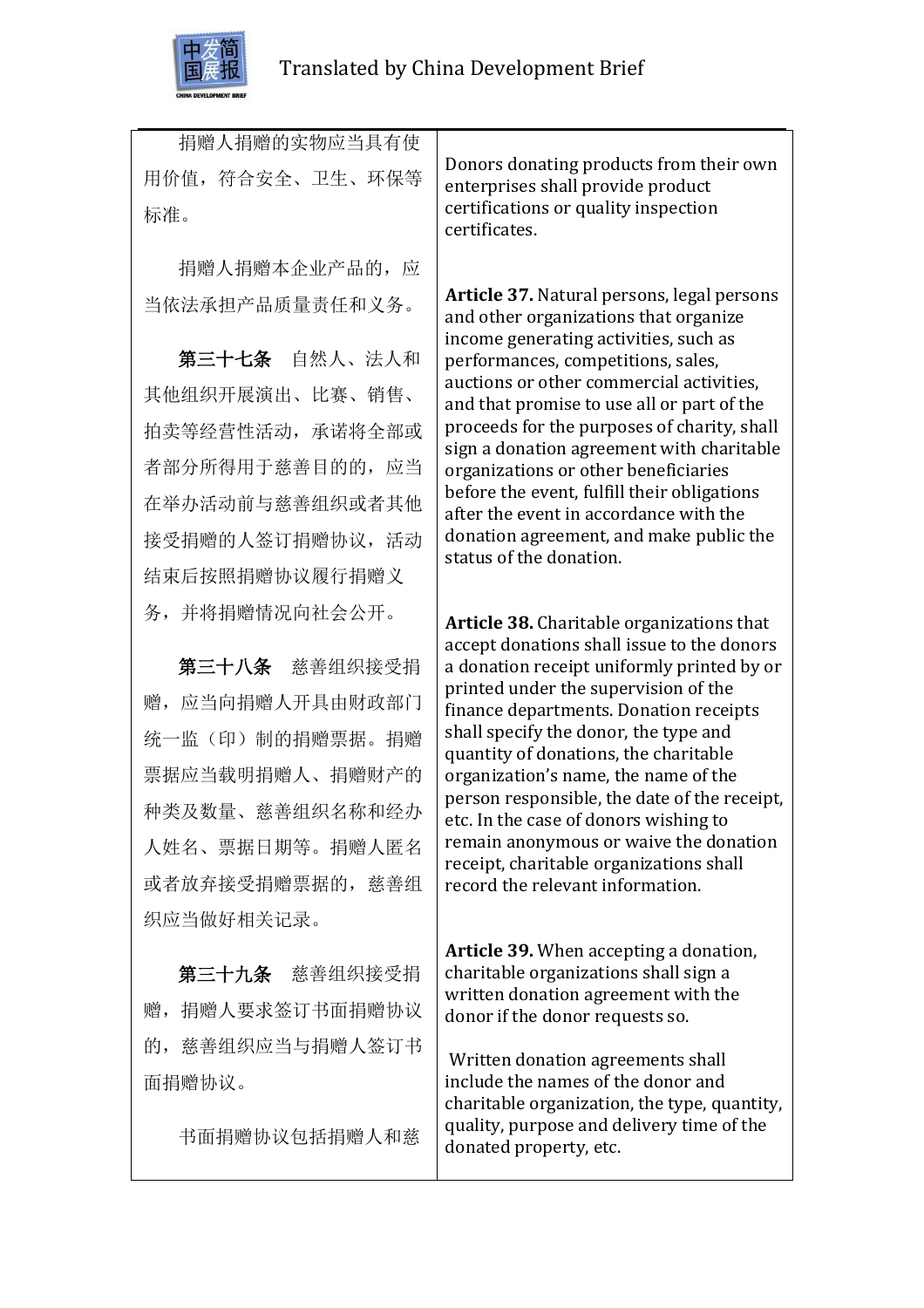

| 善组织名称、捐赠财产的种类、数      |                                                                                                                                                                                    |
|----------------------|------------------------------------------------------------------------------------------------------------------------------------------------------------------------------------|
| 量、质量、用途、交付时间等内<br>容。 | <b>Article 40.</b> When agreeing on the purpose<br>and beneficiaries of donated properties,<br>donors and charitable organizations must<br>not appoint interested parties from the |
| 捐赠人与慈善组织<br>第四十条     | donors' side to act as beneficiaries.                                                                                                                                              |
| 约定捐赠财产的用途和受益人时,      | No organization or individual shall use<br>charitable donations to publicize tobacco                                                                                               |
| 不得指定捐赠人的利害关系人作为      | products in violation of the law, and shall                                                                                                                                        |
| 受益人。                 | not use charitable donations or any other<br>methods to publicize products and<br>matters prohibited from being publicized                                                         |
| 任何组织和个人不得利用慈善        | by laws.                                                                                                                                                                           |
| 捐赠违反法律规定宣传烟草制品,      |                                                                                                                                                                                    |
| 不得利用慈善捐赠以任何方式宣传      | <b>Article 41.</b> Donors shall fulfill their<br>donation obligations in accordance with                                                                                           |
| 法律禁止宣传的产品和事项。        | their agreements. If donors delay or fail to<br>deliver donated properties in violation of                                                                                         |
| 第四十一条 捐赠人应当按照        | a donation agreement, under the following<br>circumstances, charitable organizations or                                                                                            |
| 捐赠协议履行捐赠义务。捐赠人违      | other beneficiaries may require delivery<br>from donors; charitable organizations and                                                                                              |
| 反捐赠协议逾期未交付捐赠财产,      | other beneficiaries may apply to the                                                                                                                                               |
| 有下列情形之一的, 慈善组织或者     | people's court for an order of payment or<br>bring a prosecution if donors refuse                                                                                                  |
| 其他接受捐赠的人可以要求交付;      | delivery:                                                                                                                                                                          |
| 捐赠人拒不交付的,慈善组织和其      | (1) Donors have made a public pledge of                                                                                                                                            |
| 他接受捐赠的人可以依法向人民法      | donation through the radio, television,<br>newspapers, the internet or other media;                                                                                                |
| 院申请支付令或者提起诉讼:        | (2) Donated properties are for charitable<br>activities specified in terms $(1) - (3)$ of                                                                                          |
| (一) 捐赠人通过广播、电        | article 3 of this law, and a written                                                                                                                                               |
| 视、报刊、互联网等媒体公开承诺      | donation agreement is signed.                                                                                                                                                      |
| 捐赠的;                 |                                                                                                                                                                                    |
| (二) 捐赠财产用于本法第三       | Article 42. Donors have the right to<br>inquire about and photocopy relevant<br>information on the management and use                                                              |
| 条第一项至第三项规定的慈善活       | of their donated properties; charitable                                                                                                                                            |
| 动,并签订书面捐赠协议的。        | organizations shall take the initiative to<br>provide relevant updates to donors in a<br>timely manner.                                                                            |
| 第四十二条 捐赠人有权查         | If charitable organizations misuse donated                                                                                                                                         |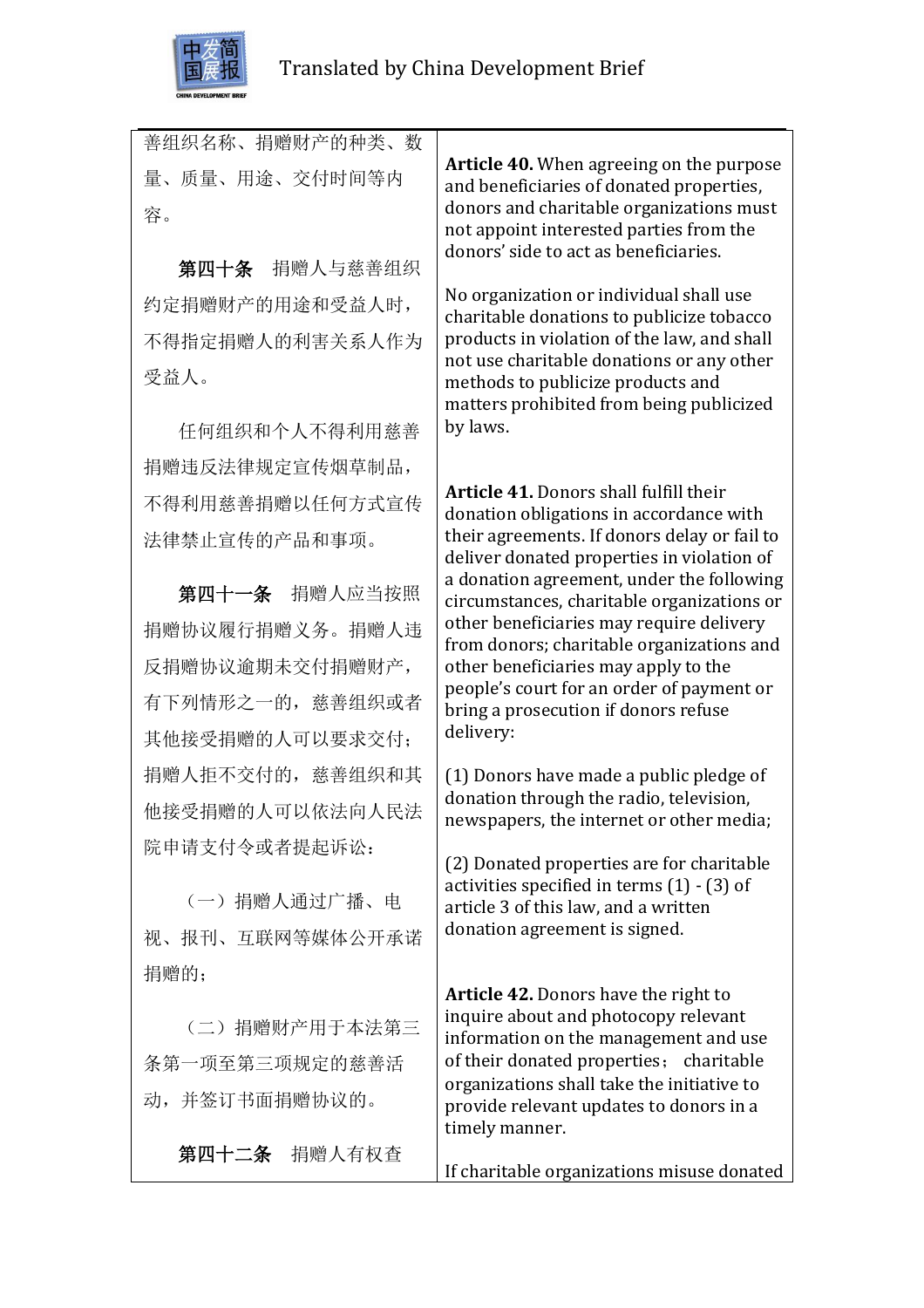

询、复制其捐赠财产管理使用的有 关资料, 慈善组织应当及时主动向 捐赠人反馈有关情况。

慈善组织违反捐赠协议约定的 用途,滥用捐赠财产的,捐赠人有 权要求其改正;拒不改正的,捐赠 人可以向向民政部门投诉、举报或 者向人民法院提起诉讼。

 第四十三条 国有企业实施慈 善捐赠应当遵守有关国有资产管理 的规定,履行批准和备案程序。

### 第五章 慈善信托

第四十四条 本法所称慈善信托属 于公益信托,是指委托人基于慈善 目的,依法将其财产委托给受托 人,由受托人按照委托人意愿以受 托人名义进行管理和处分,开展慈 善活动的行为。

第四十五条 设立慈善信托、 确定受托人和监察人,应当采取书 面形式。受托人应当在慈善信托文 件签订之日起七日内,将相关文件 向受托人所在地县级以上人民政府 民政部门备案。

未按照前款规定将相关文件报

property in violation of the donation agreement, donors are entitled to request correction; donors may report or complain to the civil affairs department or bring a prosecution to the people's court if charitable organizations refuse to correct.

**Article 43.** State owned enterprises shall carry out charitable donations in accordance with regulations on the management of state owned assets, and conduct approval and recording procedures.

#### **Chapter 5. Charitable Trusts**

**Article 44.** In this law a charitable trust, which is classified as a public interest trust, refers to the legal arrangement by which a principal (委托人), acting for charitable purposes, entrusts their property to a trustee (受托人), who manages and disposes of the property in charitable activities in the trustee's name and in accordance with the wishes of the principal.

**Article 45.** Charitable trusts shall be established, and trustees and supervisors (信托监察人) determined, in written form. Trustees shall file the charitable trust documents within seven days of the signing with the civil affairs departments of the people's governments at or above the county level where the trustees reside.

Those who do not file the relevant documents with the civil affairs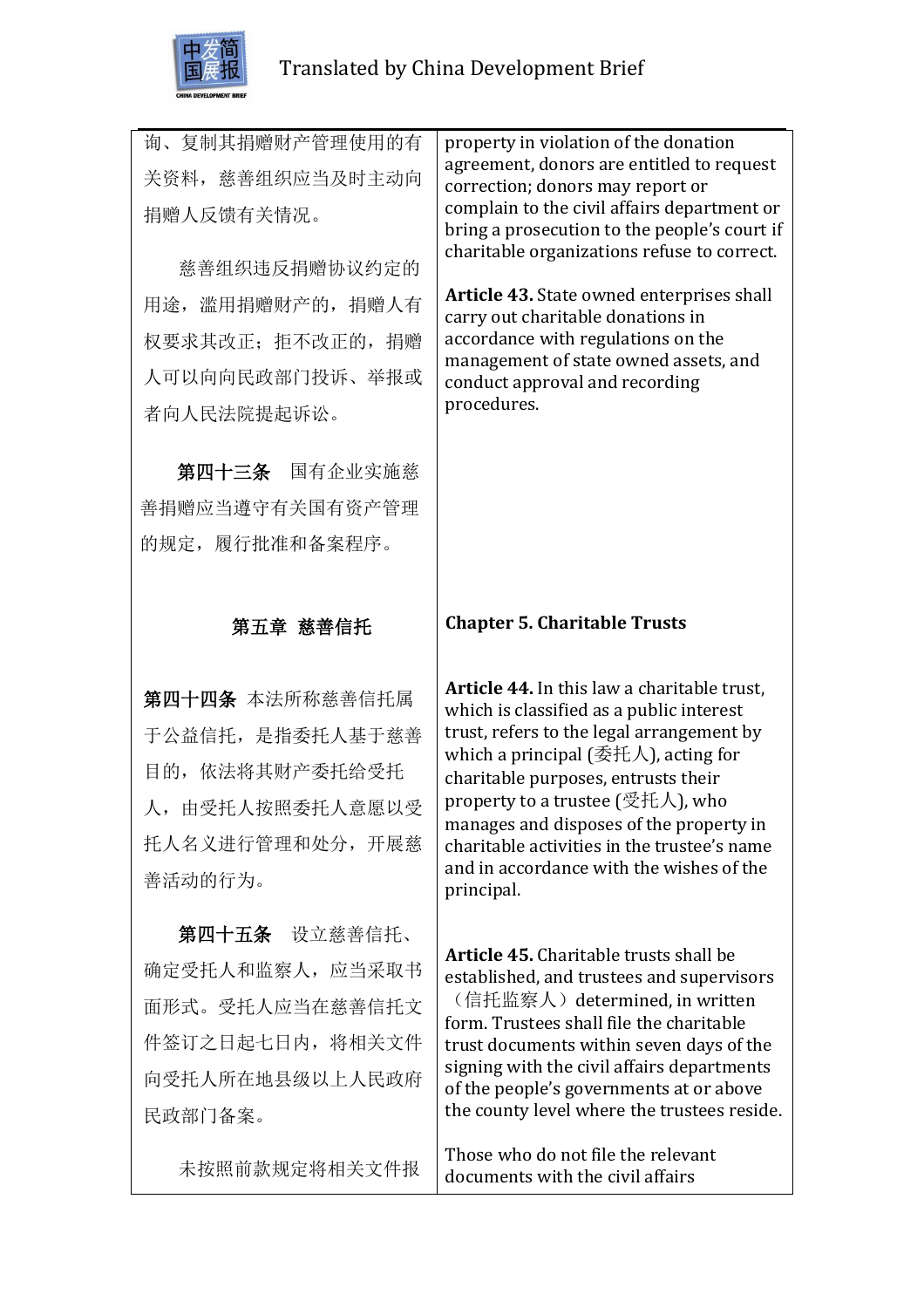

民政部门备案的,不享受税收优 惠。 departments will not enjoy tax benefits.

第四十六条 慈善信托的受托 人,可以由委托人确定其信赖的慈 善组织或者信托公司担任。

第四十七条 慈善信托的受托 人违反信托义务或者难以履行职责 的,委托人可以变更受托人。变更 后的受托人应当自变更之日起七日 内,将变更情况报原备案的民政部 门重新备案。

第四十八条 慈善信托的受托 人管理和处分信托财产,应当按照 信托目的,恪尽职守,履行诚信、 谨慎管理的义务。

慈善信托的受托人应当根据信 托文件和委托人的要求,及时向委 托人报告信托事务处理情况、信托 财产管理使用情况。慈善信托的受 托人应当每年至少一次将信托事务 处理情况及财务状况向其备案的民 政部门报告,并向社会公开。

第四十九条 慈善信托的委托 人根据需要,可以确定信托监察 人。

信托监察人对受托人的行为进

**Article 46.** Principals can appoint trusted charitable organizations or trust companies as trustees of charitable trusts.

**Article 47.** In situations where a trustee is in breach of fiduciary duties or unable to perform their duties, the principal may change the trustee. The new trustee shall file the change to the same civil affairs department within 7 days since the change is made.

**Article 48.** Trustees shall manage and dispose of the trust property in accordance with the purposes of the trust, and fulfill their obligations in good faith and with prudent management.

Trustees of charitable trusts shall provide timely reports to the principals on the handling of trust affairs and the management and use of trust property in accordance with trust documents and the requirements of principals. The trustees of charitable trusts shall report the handling of trust affairs and the trust's financial status with the civil affairs departments with which they have filed a record at least once a year, and make the report public.

**Article 49.** If needed, the trustees of charitable trusts may appoint a trust supervisor.

Trust supervisors monitor the actions of trustees, and safeguard the interests of principals and beneficiaries in accordance with the law. Trust supervisors who discover trustees in breach of fiduciary duties or unable to perform their duties shall report to the principal, and have the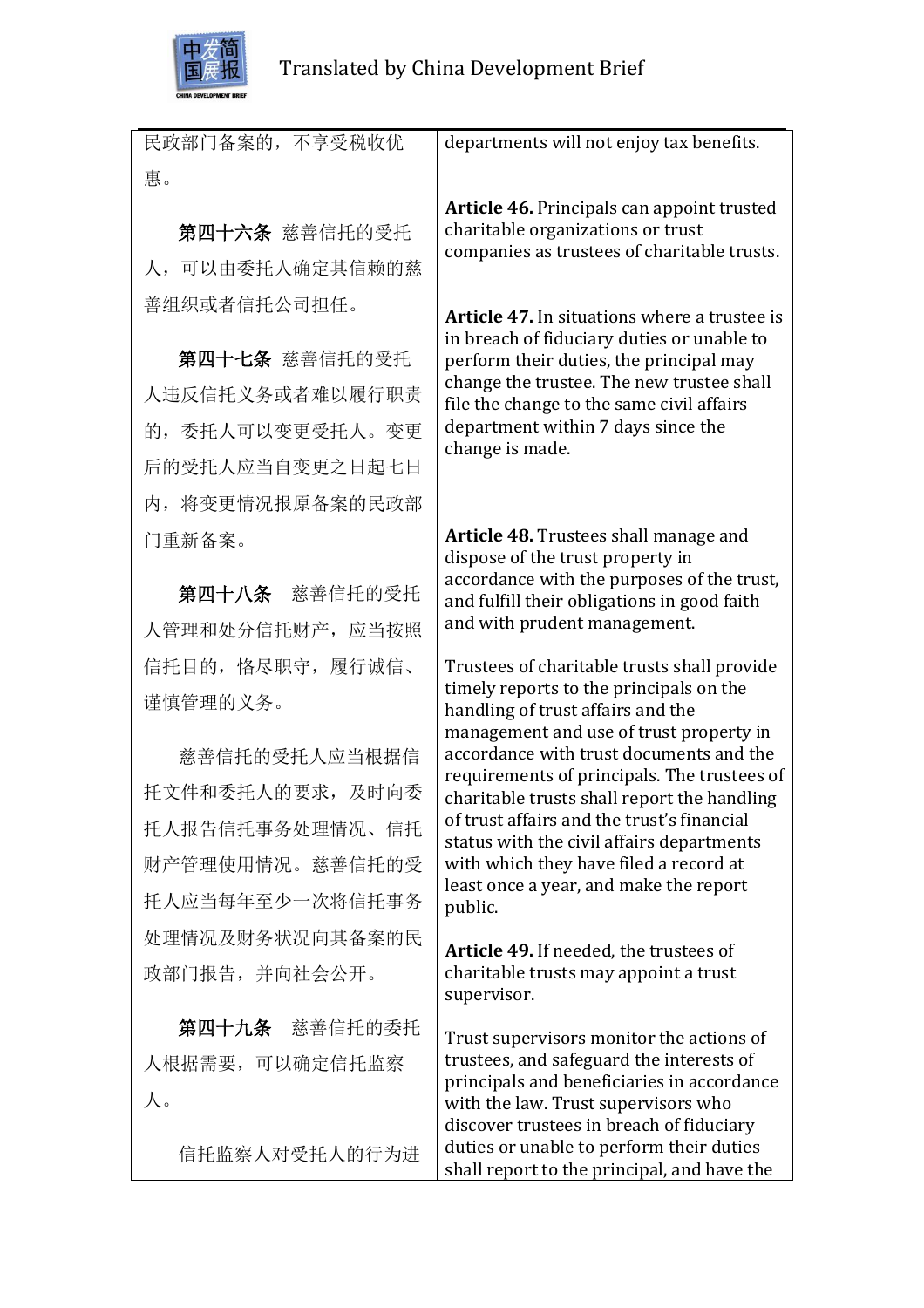

| 行监督,依法维护委托人和受益人  | right to bring a prosecution to a people's<br>court in their own names.                                                   |
|------------------|---------------------------------------------------------------------------------------------------------------------------|
| 的权益。信托监察人发现受托人违  |                                                                                                                           |
| 反信托义务或者难以履行职责的,  | <b>Article 50.</b> The establishment of<br>charitable trusts, trust asset management,                                     |
| 应当向委托人报告, 并有权以自己 | trust parties, the termination and                                                                                        |
| 的名义向人民法院提起诉讼。    | liquidation of charitable trusts, and other<br>items that are not regulated in this<br>chapter shall be governed by other |
| 第五十条 慈善信托的设立、    | chapters of this law; If not regulated by<br>this law, they shall be governed by the                                      |
| 信托财产的管理、信托当事人、信  | relevant articles of the Trust Law of the                                                                                 |
| 托的终止和清算等事项, 本章未规 | People's Republic of China.                                                                                               |
| 定的,适用本法其他有关规定;本  |                                                                                                                           |
| 法未规定的, 适用《中华人民共和 |                                                                                                                           |
| 国信托法》的有关规定。      |                                                                                                                           |
|                  |                                                                                                                           |
|                  |                                                                                                                           |
| 第六章 慈善财产         | <b>Chapter 6. Charitable Assets</b>                                                                                       |
|                  |                                                                                                                           |
| 第五十一条 慈善组织的财产    |                                                                                                                           |
| 包括:              | Article 51. The financial assets of<br>charitable organizations include:                                                  |
| (一)发起人捐赠、资助的创    | (1) Founding capital donated or funded by<br>the founders;                                                                |
| 始财产;             | (2) Assets collected from fund-raising;                                                                                   |
| (二) 募集的财产;       | (3) Other legal assets.                                                                                                   |
| (三) 其他合法财产。      | Article 52. The financial assets of<br>charitable organizations can only be used                                          |
| 第五十二条 慈善组织的财产    | for charitable purposes in accordance<br>with the organizational charter and the                                          |
| 应当根据章程和捐赠协议的规定全  | donation agreement and must not be                                                                                        |
| 部用于慈善目的,不得在发起人、  | distributed among the founders, donors or<br>members of the organization.                                                 |
| 捐赠人以及慈善组织成员中分配。  | Groups or individuals must not privately                                                                                  |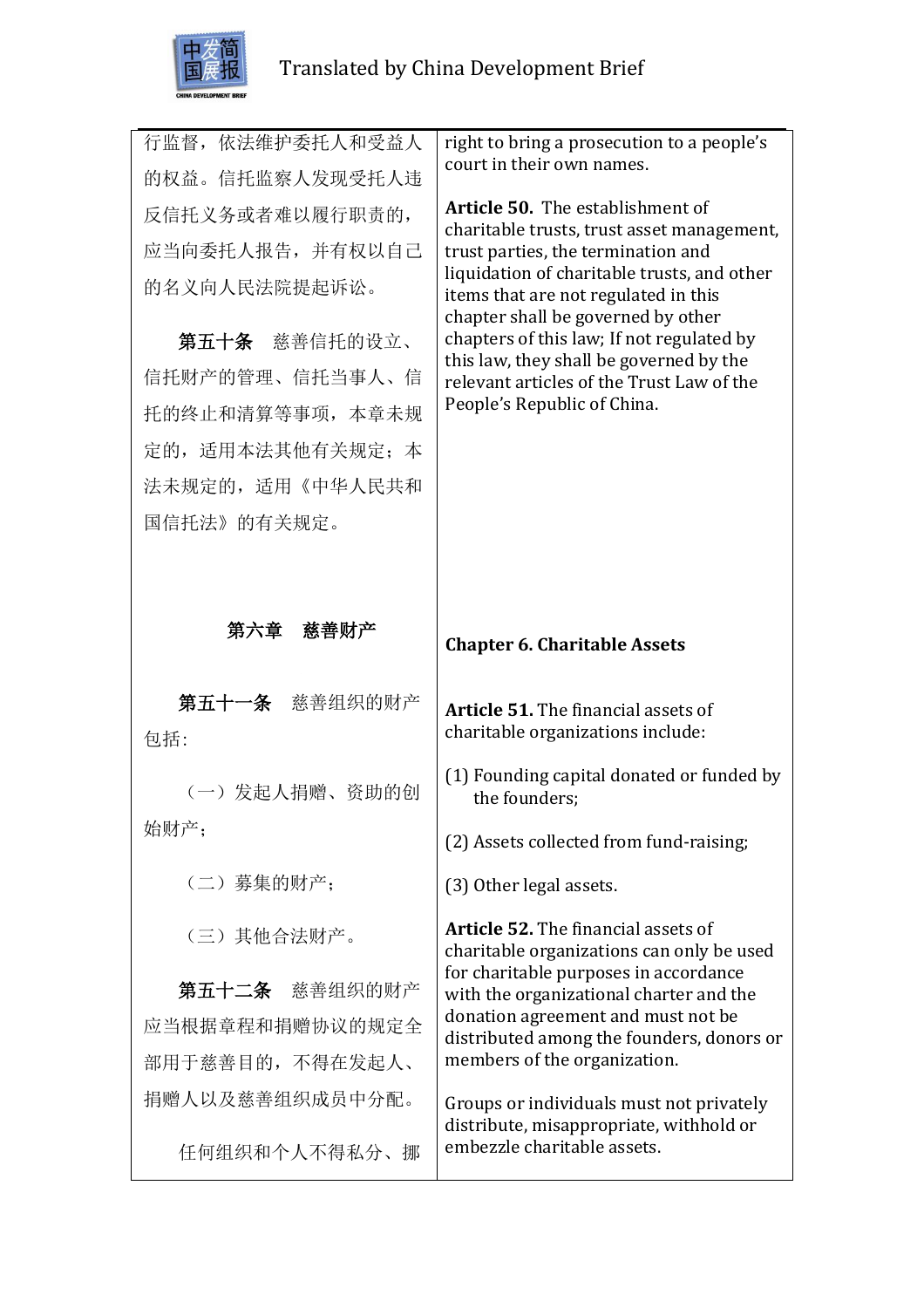

| 用、截留或者侵占慈善财产。        | Article 53. Charitable organizations shall                                                |
|----------------------|-------------------------------------------------------------------------------------------|
|                      | register donations for the records, strictly<br>manage them and use the funds for         |
| 第五十三条 慈善组织对募集        | specific purposes.                                                                        |
| 的财产, 应当登记造册, 严格管     | Donated objects that cannot be easily                                                     |
| 理,专款专用。              | stored, transported or are difficult to use<br>directly for charitable purposes may be    |
| 捐赠人捐赠的实物不易储存、        | legally auctioned or sold by the charitable<br>organization, whereby proceeds             |
| 运输或者难以直接用于慈善目的       | remaining after the deduction of costs and                                                |
| 的, 慈善组织可以依法拍卖或者变     | other necessary expenditures shall be<br>used entirely for the agreed upon                |
| 卖, 所得收入扣除必要费用后, 应    | purposes of the donation.                                                                 |
| 当全部用于慈善目的。           | <b>Article 54.</b> Charitable organizations                                               |
|                      | making investments to maintain or<br>increase the value of their financial assets         |
| 第五十四条 慈善组织为实现财产      | shall abide by the principles of lawfulness,                                              |
| 保值、增值进行投资的, 应当遵循     | security and effectiveness, and the income                                                |
| 合法、安全、有效的原则, 投资取     | made through the investment shall be<br>used for charitable purposes. Major               |
| 得的收益应当全部用于慈善目的。      | investment plans of charitable<br>organizations shall be approved by at                   |
| 慈善组织的重大投资方案应当经决      | least two-thirds of the members of the                                                    |
| 策机构组成人员三分之二以上同       | decision-making body. Government aid<br>money and assets received under a                 |
| 意。政府资助的财产和捐赠协议约      | donation agreement forbidding<br>investments must not be used to make                     |
| 定不得投资的财产, 不得用于投      | investments. The person in charge and the                                                 |
| 资。慈善组织的负责人和工作人员      | staff of charitable organizations shall not<br>work part-time with or receive             |
| 不得在慈善组织投资的企业兼职或      | compensations from the enterprises in<br>which the charitable organizations               |
| 者领取报酬。               | invested.                                                                                 |
| 前款规定事项的具体办法,由        | The civil department of the State Council<br>stipulates specific methods for the matters  |
| 国务院民政部门制定。           | regulated in the previous paragraph.                                                      |
| <b>第五十五条</b> 慈善组织开展慈 | <b>Article 55.</b> Charitable organizations<br>carrying out charitable services shall use |

善活动,应当依照法律法规和章程 的规定,按照募捐方案或者捐赠协 议使用捐赠财产。慈善组织确需变

carrying out charitable services shall use donated property in accordance with the laws, regulations and organizational charter, and in accordance with the fundraising proposal or donation agreement. In cases of necessary deviation from the purpose of the donated assets of the fund-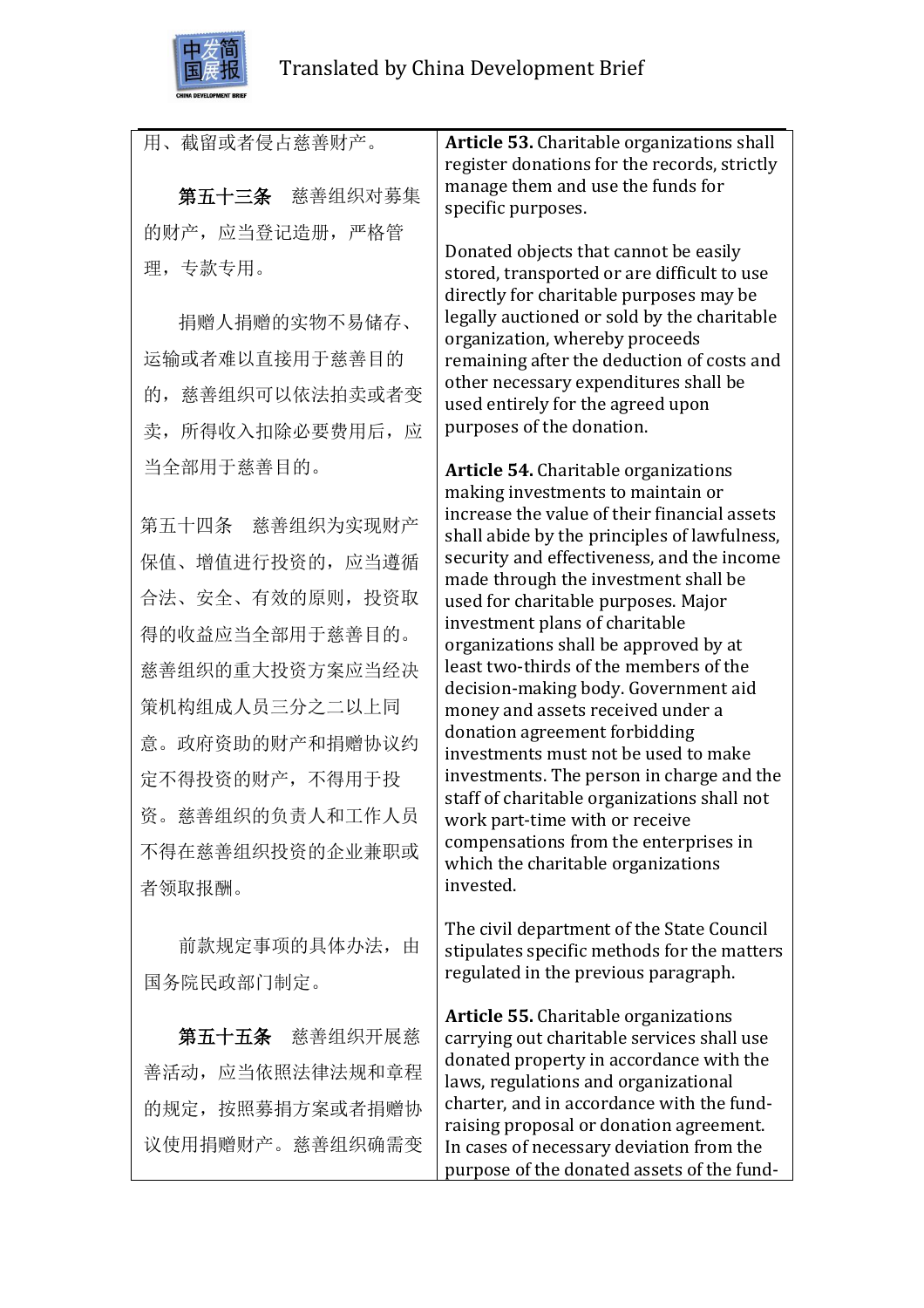

更募捐方案规定的捐赠财产用途 的,应当报民政部门备案;确需变 更捐赠协议约定的捐赠财产用途 的,应当征得捐赠人同意。

第五十六条 慈善组织应当合 理设计慈善项目,优化实施流程, 降低运行成本,提高慈善财产使用 效益。

慈善组织应当建立项目管理制 度,对项目实施情况进行跟踪监 督。

第五十七条 慈善项目终止后 捐赠财产有剩余的,按照募捐方案 或者捐赠协议处理;募捐方案未规 定或者捐赠协议未约定的,慈善组 织应当将剩余财产用于目的相同或 者相近的其他慈善项目,并向社会 公开。

第五十八条 慈善组织确定慈 善受益人,应当坚持公开、公平、 公正的原则,不得指定慈善组织管 理人员的利害关系人作为受益人。

第五十九条 慈善组织根据需 要可以与受益人签订协议,明确双 方权利义务,约定慈善财产的用 途、数额和使用方式等内容。

raising proposal, charitable organization shall file with the civil affairs department; in cases of necessary deviation from the purpose of the donated assets of the donation agreement, the donors' consent shall be obtained.

**Article 56.** Charitable organizations shall employ rational designs for charity projects, optimize implementation processes, lower operating costs, and improve efficiency in the use of charitable property.

Charitable organizations shall establish a project management system and conduct proper supervision of project implementation.

**Article 57.** Any remaining donated property upon termination of a charity project shall be disposed of in accordance to the fund-raising proposal or donation agreement; where relevant provisions are not specified in the fund-raising proposal or donation agreement, charitable organizations shall utilize the remaining property in charitable projects with the same or similar purposes, and make public this information.

**Article 58.** Charitable organizations shall adhere to an open, fair and impartial process when determining the beneficiaries of charitable services, and shall not select stakeholders from among the managerial staff of the charitable organization as beneficiaries.

**Article 59.** Charitable organizations may, as the need arises, sign an agreement with beneficiaries to clearly define the rights and obligations of both parties and to agree upon the purpose and amount of charitable assets, the method of usage and other contents.

Beneficiaries should cherish charitable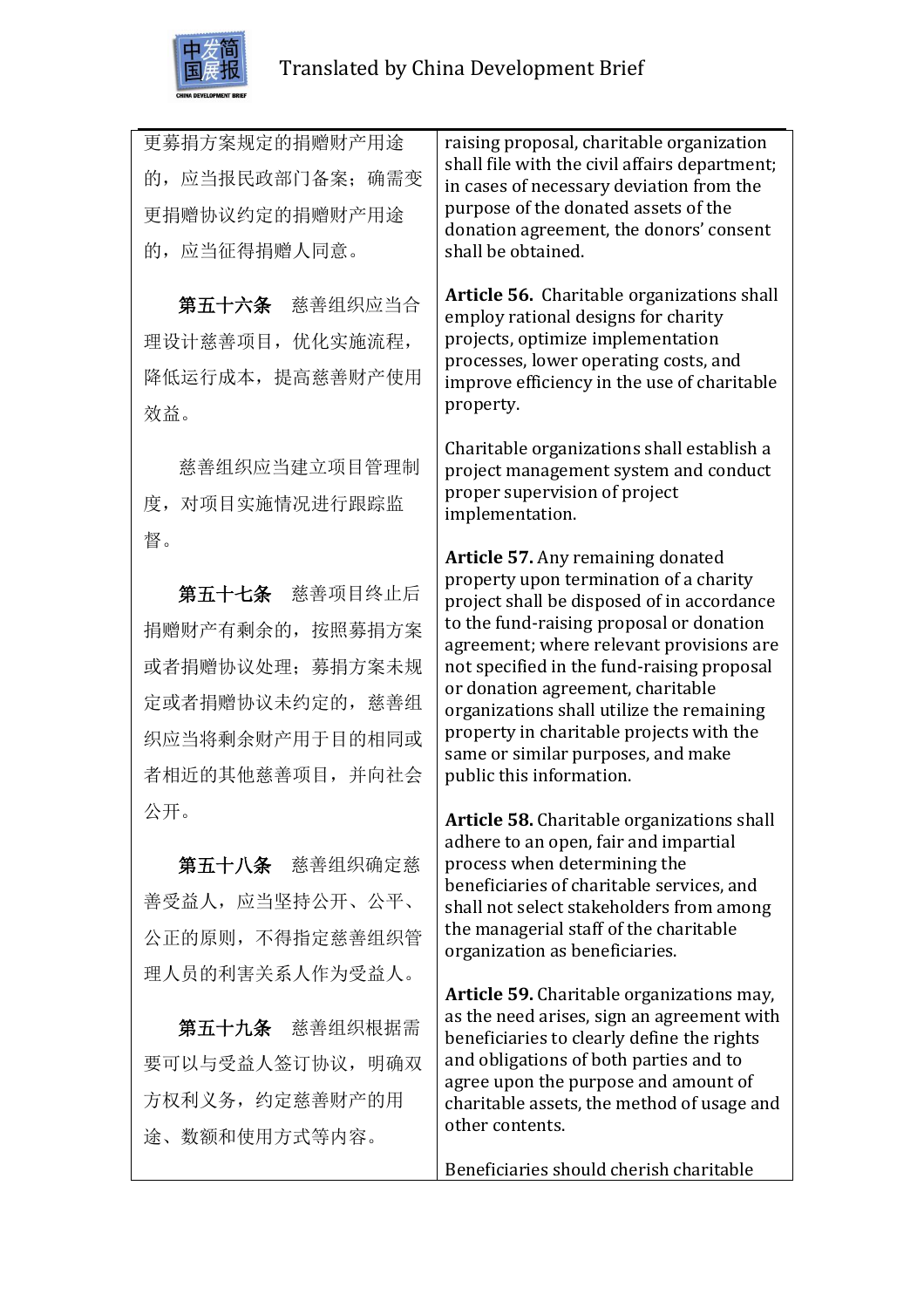

受益人应当珍惜慈善资助,按 照协议使用慈善财产。受益人未按 照协议使用慈善财产或者有其他严 重违反协议情形的,慈善组织有权 要求其改正;受益人拒不改正的, 慈善组织有权解除协议并要求受益 人返还财产。

第六十条 慈善组织应当积极 开展慈善活动,充分、高效运用慈 善财产,并遵循管理费用最必要原 则,厉行节约,减少不必要的开 支。慈善组织中具有公开募捐资格 的基金会开展慈善活动的年度支 出,不得低于上一年总收入的百分 之七十或者前三年收入平均数额的 百分之七十;年度管理费用不得超 过当年总支出的百分之十,特殊情 况下,年度管理费用难以符合前述 规定的,应当报告其登记的民政部 门并向社会公开说明情况。

具有公开募捐资格的基金会 以外的慈善组织开展慈善活动的年 度支出和管理费用的标准,由国务 院民政部门会同国务院财政、税务 等部门依照前款规定的原则制定。

捐赠协议对单项捐赠财产的慈 善活动支出和管理成本有约定的,

funds, and use charitable assets in accordance with the agreement. If beneficiaries do not use the charitable assets in accordance with the agreement, or severely violate the agreement in other ways, charitable organizations are entitled to request a correction; charitable organizations have the right to end the agreement and demand the return of the assets if the beneficiaries refuse to make the correction.

**Article 60.** Charitable organizations shall carry out charitable activities actively, use charitable assets fully and efficiently, apply the most necessary principles regarding management fees, practice frugality, and cut unnecessary expenditures. Annual expenditures for charity activities by foundations with the qualifications for public fund-raising shall be no less than 70% of the total revenue of the last year or 70% of the average revenue of the past three years and the annual management fee shall not exceed 10% of annual expenditures. Where annual management fees cannot meet the previous regulations due to special circumstances, the foundation shall file with the civil affairs department with which it registered and explain the situation publicly.

Standards for annual expenditures and the management fees of charitable activities by charitable organizations other than foundations with public fundraising qualifications are regulated by the civil affairs departments of the State Council together with the treasury and tax departments of the State Council according to the principles stipulated in the last paragraph.

If the expenditure and management costs of an individual charitable donation activity are specified in the donation agreement, then the agreement should be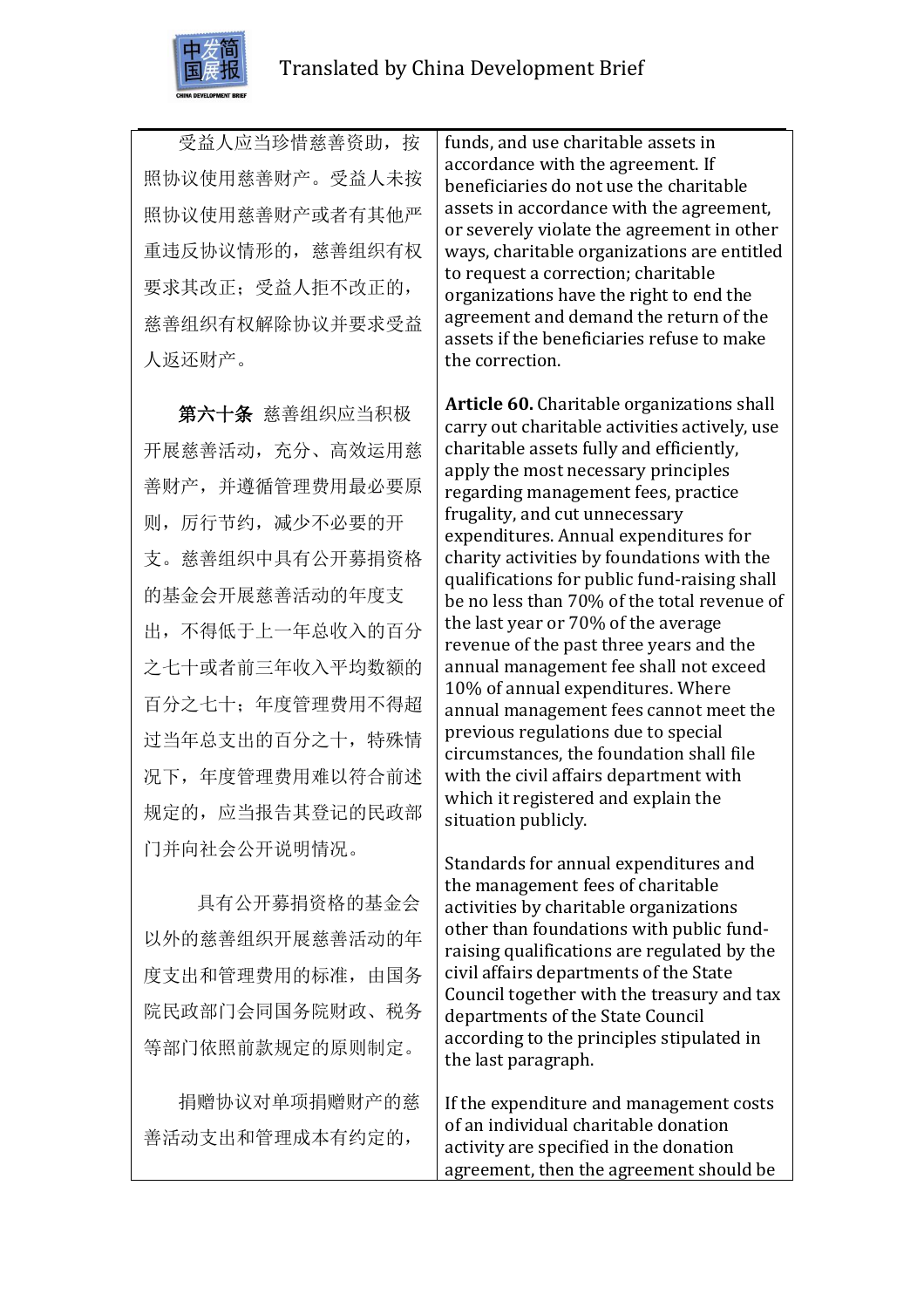

| 按照其约定。           | followed.                                                                                                                                                                     |
|------------------|-------------------------------------------------------------------------------------------------------------------------------------------------------------------------------|
|                  |                                                                                                                                                                               |
|                  |                                                                                                                                                                               |
| 第七章 慈善服务         | <b>Chapter 7. Charitable Services</b>                                                                                                                                         |
| 第六十一条 本法所称慈善服    | <b>Article 61. 'Charitable Services' as stated</b>                                                                                                                            |
| 务, 是指慈善组织和其他组织以及 | in this law refers to uncompensated                                                                                                                                           |
| 个人基于慈善目的,向社会或者他  | voluntary services and other non-profit<br>services given to the society or to other                                                                                          |
| 人提供的志愿无偿服务和其他非营  | people for charitable purposes and<br>provided by charitable organizations and                                                                                                |
| 利服务。             | other organizations or individuals.                                                                                                                                           |
| 慈善组织开展慈善服务, 可以   | Charitable organizations carrying out<br>charitable services may provide these                                                                                                |
| 自己提供或招募志愿者提供, 也可 | services themselves or recruit volunteers<br>to provide them, or engage other                                                                                                 |
| 以委托有服务专长的其他组织提   | organizations with the relevant service                                                                                                                                       |
| 供。               | expertise to carry out the services.                                                                                                                                          |
| 第六十二条 开展慈善服务,    | <b>Article 62.</b> Charitable services shall be                                                                                                                               |
| 应当尊重受益人、志愿者的人格尊  | carried out with respect for the human<br>dignity of beneficiaries, and shall not                                                                                             |
| 严,不得侵害受益人、志愿者的隐  | infringe upon the privacy of beneficiaries.                                                                                                                                   |
| 私。               |                                                                                                                                                                               |
|                  |                                                                                                                                                                               |
| 第六十三条 开展医疗康复、    | <b>Article 63. When carrying out charitable</b><br>services with specialized skills like                                                                                      |
| 教育培训等慈善服务, 需要专门技 | medical rehabilitation and educational<br>training, standards and procedures                                                                                                  |
| 能的, 应当执行国家或者行业组织 | established by the state or industry                                                                                                                                          |
| 制定的标准和规程。        | organizations shall be followed.                                                                                                                                              |
| 慈善组织招募志愿者开展慈善    | If charitable organizations recruit<br>volunteers to carry out charitable services                                                                                            |
| 服务,需要专门技能的,应当对志  | that require specialized skills, they should<br>provide relevant training.                                                                                                    |
| 愿者开展相关培训。        |                                                                                                                                                                               |
| 第六十四条 慈善组织招募志    | <b>Article 64.</b> Charitable organizations may<br>recruit volunteers to participate in<br>charitable services. When recruiting<br>volunteers, all information related to the |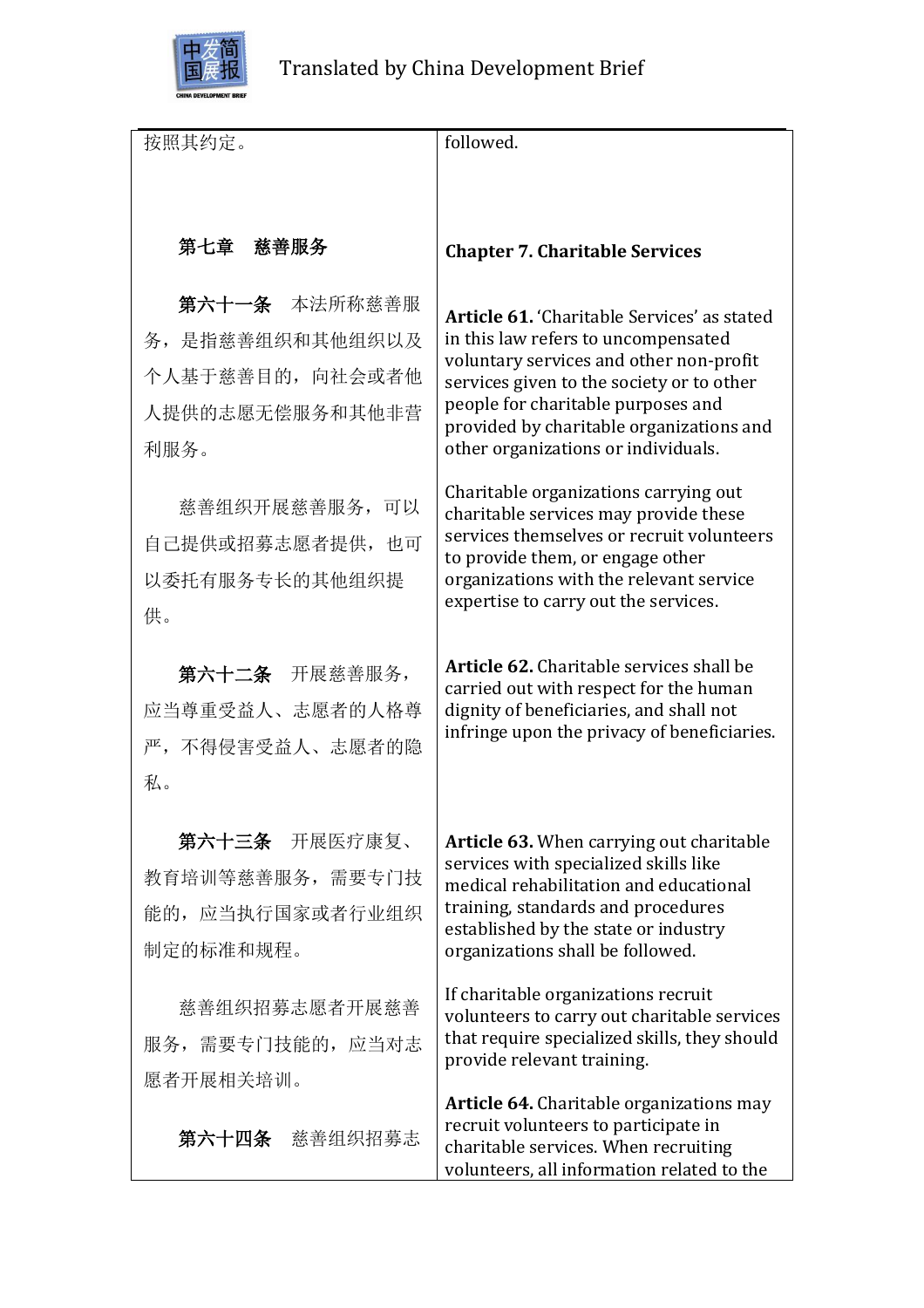

保险。

| 愿者参与慈善服务, 应当公示与慈<br>善服务有关的全部信息, 告知服务 | charitable service shall be made public,<br>and any risks involved in the course of the                               |
|--------------------------------------|-----------------------------------------------------------------------------------------------------------------------|
|                                      | voluntary service shall be disclosed.                                                                                 |
| 过程中可能发生的风险。                          | Charitable organizations may, as the need<br>arises, sign an agreement with volunteers                                |
| 慈善组织根据需要可以与志愿                        | to clearly define the rights and obligations                                                                          |
| 者签订协议, 明确双方权利义务,                     | of both parties and agree upon the<br>voluntary service content, method and                                           |
| 约定服务的内容、方式和时间等。                      | time.                                                                                                                 |
|                                      | <b>Article 65.</b> Charitable organizations shall                                                                     |
| 第六十五条 慈善组织应当对                        | conduct real-name registration of<br>volunteers, and record the time, content,                                        |
| 志愿者实名登记,记录志愿者的服                      | evaluation and other information                                                                                      |
| 务时间、内容、评价等信息。根据                      | regarding their services. When requested                                                                              |
| 志愿者的要求, 慈善组织应当无                      | by volunteers, charitable organizations<br>shall truthfully issue a proof of volunteer                                |
| 偿、如实出具志愿服务记录证明。                      | service free of charge.                                                                                               |
|                                      | Article 66. Charitable organizations shall                                                                            |
| 第六十六条 慈善组织安排志                        | engage volunteers in charitable services<br>suited to their age, educational level, skills                            |
| 愿者参与慈善服务, 应当与志愿者                     | and physical conditions.                                                                                              |
| 的年龄、文化程度、技能和身体状                      | Article 67. Volunteers participating in                                                                               |
| 况相适应。                                | charitable services under the arrangement<br>of charitable organizations shall be<br>subject to the management of the |
| 第六十七条 志愿者接受慈善                        | charitable organization and accept                                                                                    |
| 组织安排参与慈善服务的, 应当服                     | necessary training.                                                                                                   |
| 从管理, 接受必要的培训。                        | <b>Article 68.</b> Charitable organizations shall<br>provide the necessary conditions for                             |
| 第六十八条 慈善组织应当为                        | volunteers to carry out charitable<br>services, and protect the legal rights and                                      |
| 志愿者开展慈善服务提供必要条                       | interests of volunteers.<br>Before arranging volunteers to participate                                                |
| 件,保障志愿者的合法权益。                        | in charitable services that may incur<br>personal injury, charitable organizations                                    |
| 慈善组织安排志愿者参与可能                        | shall purchase appropriate personal<br>accident insurance for volunteers.                                             |
| 发生人身危险的慈善服务前,应当                      |                                                                                                                       |
| 为志愿者购买相应的人身意外伤害                      |                                                                                                                       |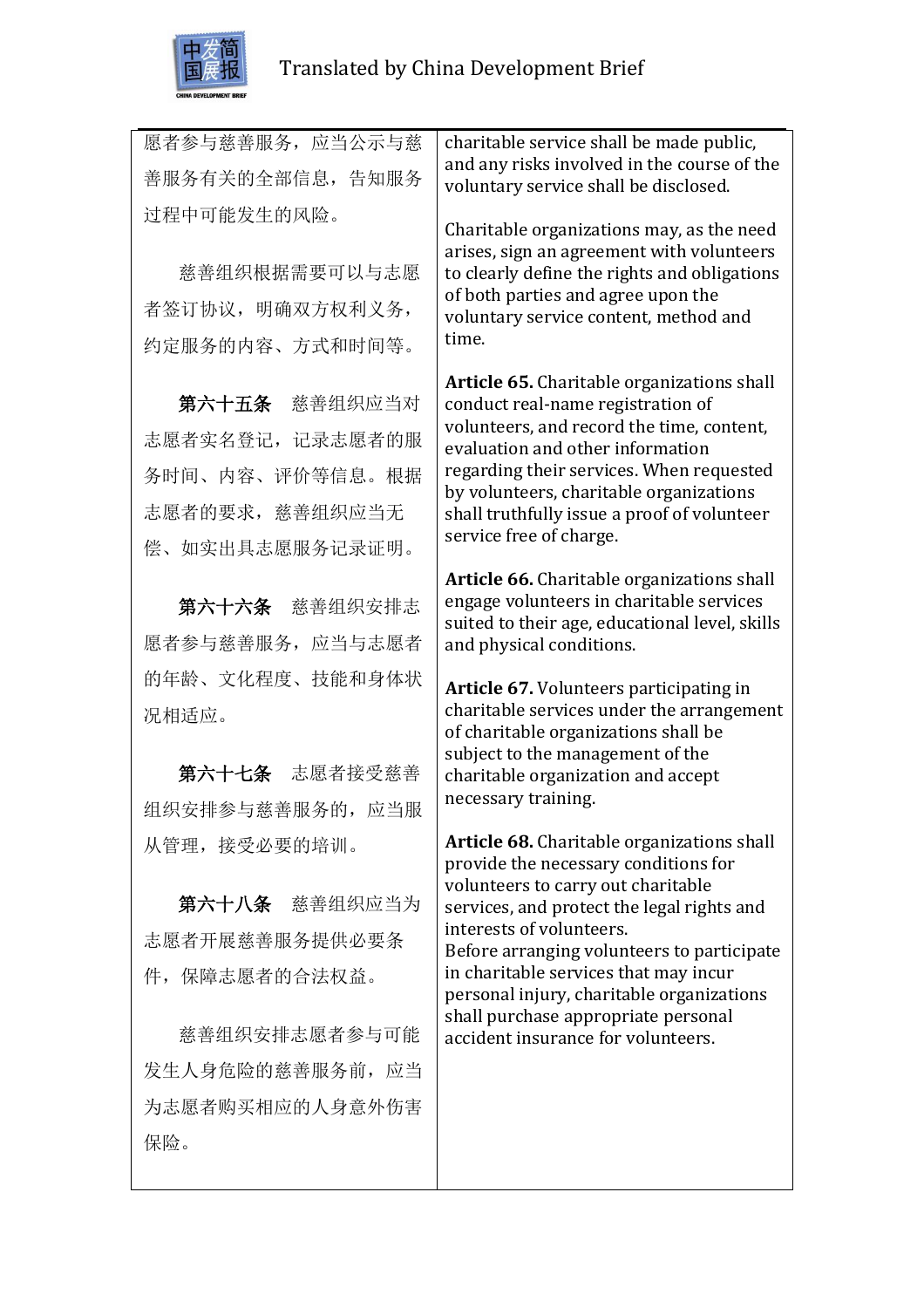

# 第八章 信息公开

第六十九条 县级以上人民政 府建立健全慈善信息统计和发布制 度。

县级以上人民政府民政部门应 当在统一的信息平台,及时向社会 公开慈善信息,并免费提供慈善信 息发布服务。

慈善组织和慈善信托的受托人 应当在前款规定的平台发布慈善信 息,并对信息的真实性负责。

第七十条 县级以上人民政府 民政部门和其他有关部门应当及时 向社会公开下列慈善信息:

(一)慈善组织登记事项;

(二)慈善信托备案事项;

(三)具有公开募捐资格的慈 善组织名单;

(四)具有公益性捐赠税前扣 除票据资格的慈善组织名单;

(五)对慈善活动的税收优 惠、资助补贴等促进措施;

## **Chapter 8. Disclosure of Information**

**Article 69.** The civil affairs departments of the people's governments at or above the county level shall establish a sound system for collecting and releasing information on charity.

The civil affairs departments of the people's governments at or above the county level shall disclose charitable information to the public timely on a unified information platform and provide charity information release services for free.

Charitable organizations and the trustees of charitable trusts shall disclose information using the platform described above, and assume responsibility for the authenticity of the information.

**Article 70.** Civil affairs departments and other relevant departments of the people's governments at the county level or above shall ensure the timely publication of the following charity information:

(1) Registration information of charitable organizations;

(2) Records of charitable trusts;

(3) The list of charitable organizations with public fund-raising qualification;

(4) The list of charitable organizations qualified for pre-tax deduction receipts for public interest donations;

(5) Details of preferential tax rates, financial aid, subsidies and other promotional measures for charitable activities;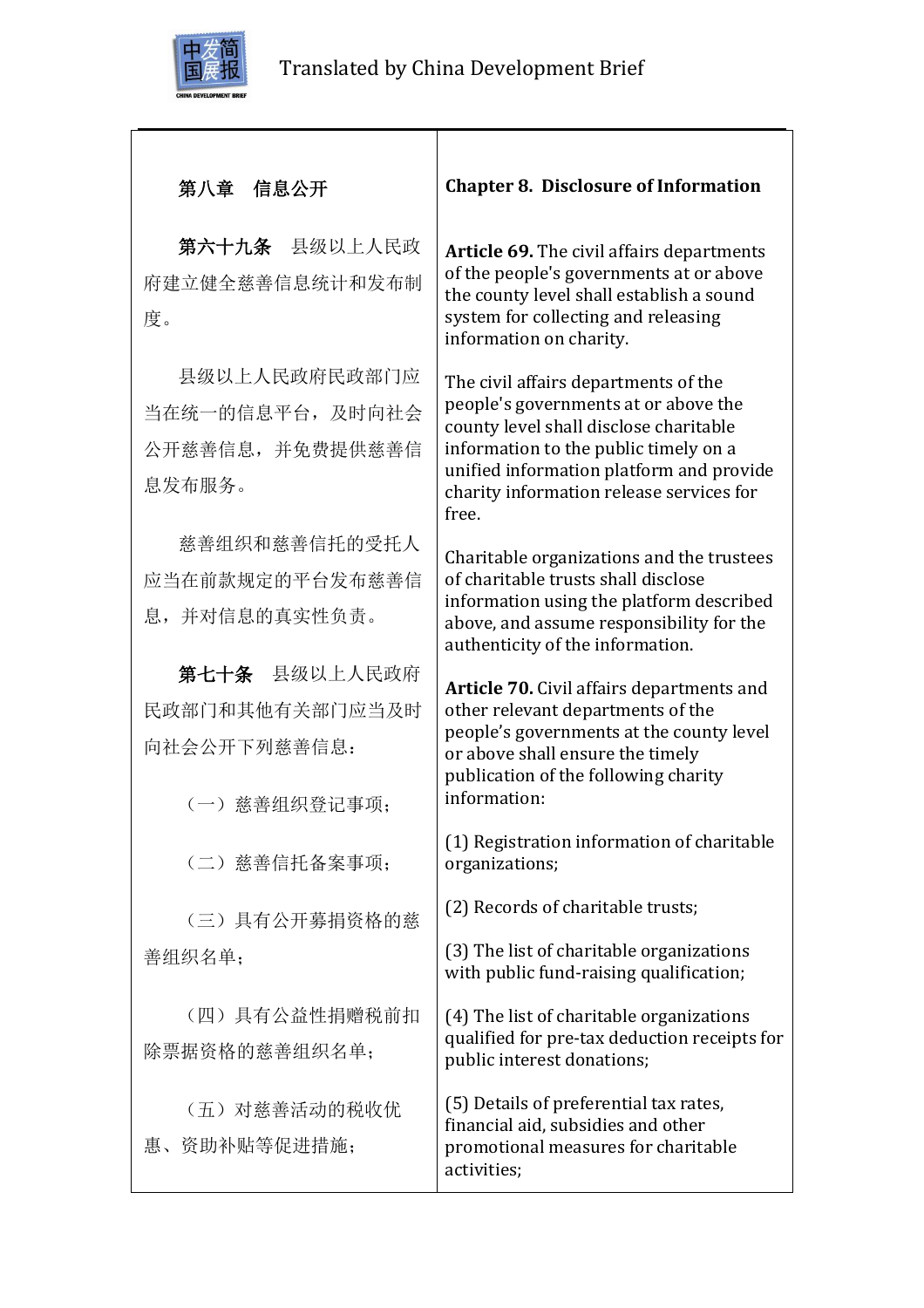

| (六) 向慈善组织购买服务的<br>信息;                                                                                 | (6) Information regarding purchasing<br>services from charitable organizations;                                                                                                                                                                                                                                                                                                                                                        |
|-------------------------------------------------------------------------------------------------------|----------------------------------------------------------------------------------------------------------------------------------------------------------------------------------------------------------------------------------------------------------------------------------------------------------------------------------------------------------------------------------------------------------------------------------------|
| (七) 对慈善组织、慈善信托<br>开展检查、评估的结果;                                                                         | (7) Results of any inspections and<br>evaluations of charitable organizations<br>and charitable trusts;                                                                                                                                                                                                                                                                                                                                |
| (八) 对慈善组织和其他组织<br>以及个人的表彰、处罚结果;                                                                       | (8) Results of any commendations or<br>penalties of charitable organizations or<br>other organizations and individuals;                                                                                                                                                                                                                                                                                                                |
| (九) 法律、法规规定应当公                                                                                        | (9) Any other information required by<br>other laws or regulations.                                                                                                                                                                                                                                                                                                                                                                    |
| 开的其他信息。<br>第七十一条 慈善组织、慈善<br>信托的受托人应当依法履行信息公<br>开义务。信息公开应当真实、完<br>整、及时。                                | Article 71. In accordance with the law,<br>charitable organizations and the trustees<br>of charitable trusts are obliged to make<br>information publicly available. The<br>disclosed information should be genuine,<br>complete, and published in a timely<br>manner.                                                                                                                                                                  |
| 第七十二条 慈善组织应当向<br>社会公开组织章程和决策、执行、<br>监督机构成员信息以及国务院民政<br>部门要求公开的其他信息。上述信<br>息有重大变更的, 慈善组织应当及<br>时向社会公开。 | <b>Article 72.</b> Charitable organizations shall<br>disclose to the public the organization's<br>charter and information on the members<br>of the decision-making, implementation,<br>and supervision bodies, and other<br>information required by the civil affairs<br>department of the State Council.<br>Charitable organizations must ensure the<br>timely disclosure of any major changes to<br>the information mentioned above. |
| 慈善组织应当每年向社会公开<br>其年度工作报告和财务会计报告。<br>具有公开募捐资格的慈善组织的财<br>务会计报告须经审计。                                     | Charitable organizations shall disclose to<br>the public every year their annual work<br>report and financial report. Charitable<br>organizations with public fund-raising<br>credentials shall provide audited financial<br>reports.                                                                                                                                                                                                  |
| 第七十三条 具有公开募捐资<br>格的慈善组织应当定期公开向社会                                                                      | Article 73. Charitable organizations with<br>public fund-raising credentials shall<br>ensure the timely disclosure of details                                                                                                                                                                                                                                                                                                          |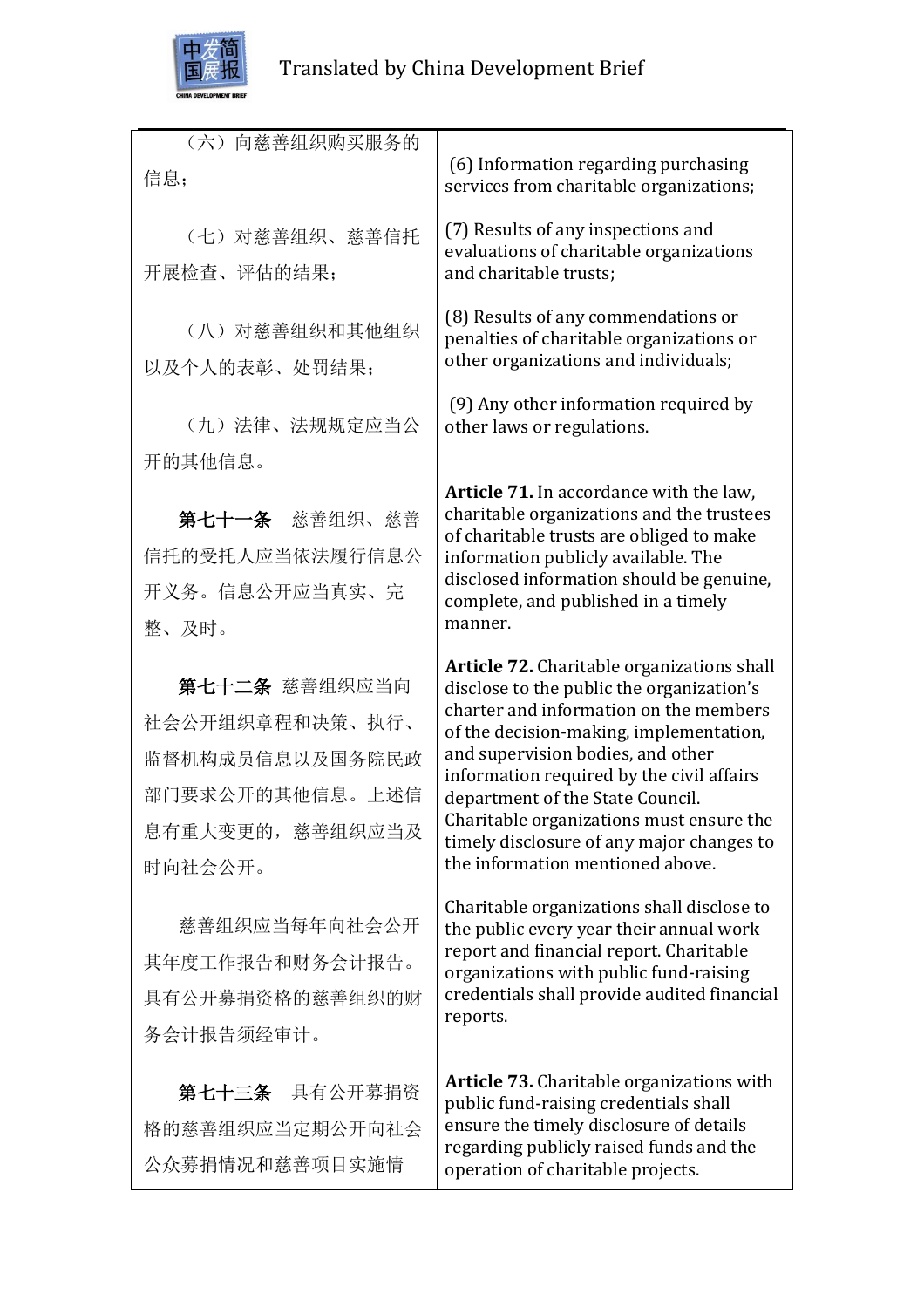

| 况。<br>公开募捐周期超过六个月的,<br>至少每三个月公开一次募捐情况, | For public fund-raising that lasts over a<br>period of six months or more, details shall<br>be disclosed at least once every three<br>months. And upon completion, full details<br>shall be disclosed within three months. |
|----------------------------------------|----------------------------------------------------------------------------------------------------------------------------------------------------------------------------------------------------------------------------|
|                                        |                                                                                                                                                                                                                            |
| 公开募捐活动结束后三个月内应当                        | For charitable projects lasting over six<br>months, the details of the project                                                                                                                                             |
| 全面公开募捐情况。                              | operations shall be disclosed at least once<br>every three months, and within three                                                                                                                                        |
| 慈善项目实施周期超过六个月                          | months of completion, full details of the                                                                                                                                                                                  |
| 的, 至少每三个月公开一次项目实                       | project operation and how the funds and<br>property received were used, shall be                                                                                                                                           |
| 施情况,项目结束后三个月内应当                        | disclosed.                                                                                                                                                                                                                 |
| 全面公开项目实施情况和募得款物                        |                                                                                                                                                                                                                            |
| 使用情况。                                  | Article 74. Where charitable                                                                                                                                                                                               |
|                                        | organizations carry out direct fund-<br>raising, they shall promptly update donors                                                                                                                                         |
| 第七十四条 慈善组织开展定                          | about the use and management of the                                                                                                                                                                                        |
| 向募捐的, 应当及时向捐赠人告知                       | funds and property received.                                                                                                                                                                                               |
| 募捐情况、募得款物的管理使用情                        | Article 75. Charitable organizations and                                                                                                                                                                                   |
| 况。                                     | the trustees of charitable trusts shall<br>inform beneficiaries of the criteria for                                                                                                                                        |
| 第七十五条 慈善组织、慈善                          | subsidies, their work processes and                                                                                                                                                                                        |
| 信托的受托人应当向受益人告知其                        | standards.                                                                                                                                                                                                                 |
| 资助标准、工作流程和工作规范等                        | <b>Article 76.</b> Information regarding state                                                                                                                                                                             |
| 信息。                                    | secrets, individual privacy, commercial                                                                                                                                                                                    |
|                                        | secrets, as well as information such as the<br>names, titles, addresses and contact                                                                                                                                        |
| 第七十六条 涉及国家秘密、                          | methods of donors and principals of<br>charitable trustees who do not consent to                                                                                                                                           |
| 商业秘密、个人隐私的信息以及捐                        | it being disclosed, must not be disclosed.                                                                                                                                                                                 |
| 赠人、慈善信托的委托人不同已公                        |                                                                                                                                                                                                                            |
| 开的姓名、名称、住所、通讯方式                        |                                                                                                                                                                                                                            |
| 等信息,不得公开。                              |                                                                                                                                                                                                                            |
|                                        |                                                                                                                                                                                                                            |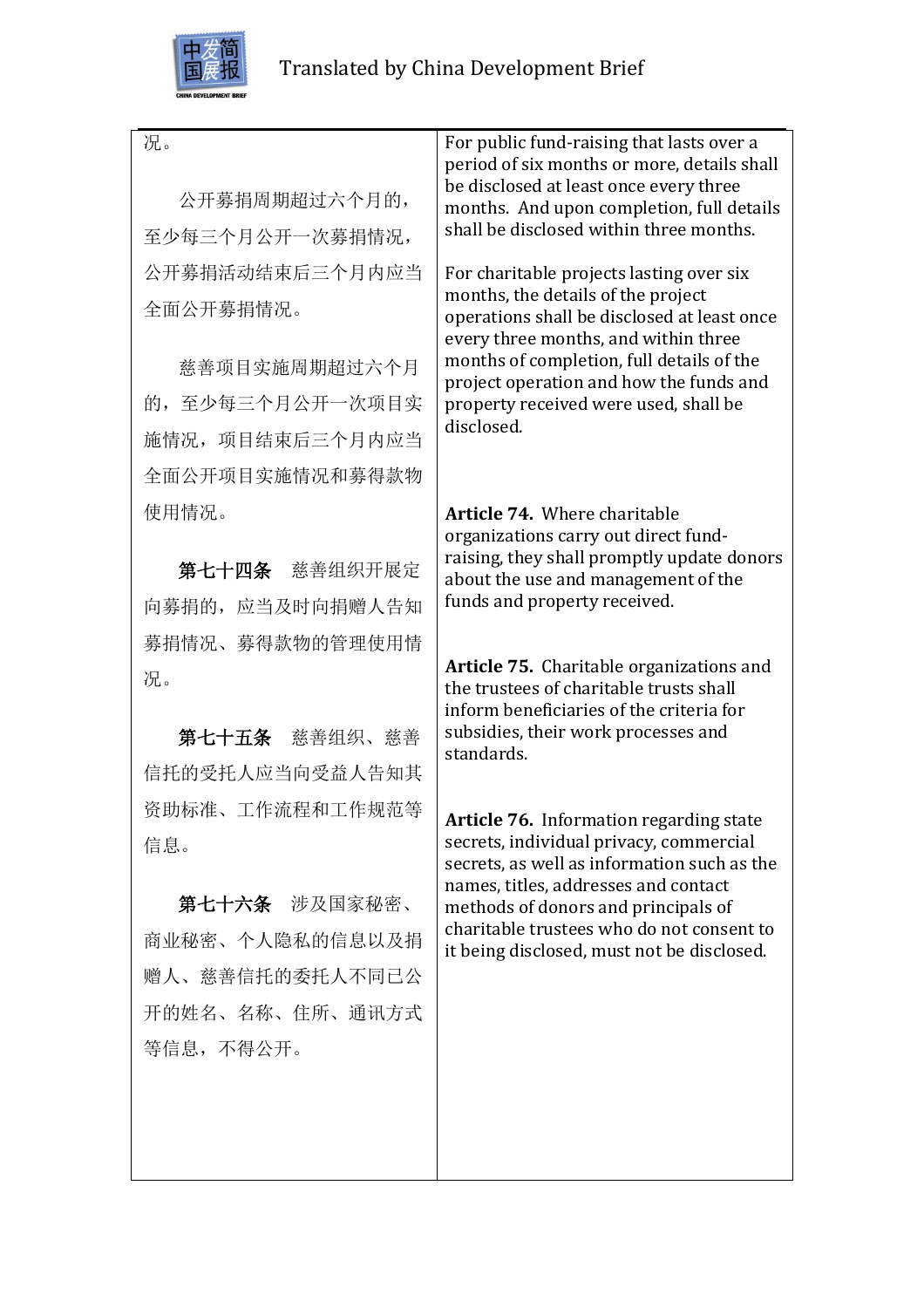

## 第九章 促进措施

第七十七条 县级以上人民政 府应当根据经济社会发展情况, 制 定促进慈善事业发展的政策和措 施。

县级以上人民政府有关部门应 当在各自职责范围内,向慈善组 织、慈善信托受托人等提供慈善需 求信息,为慈善活动提供指导和帮 助。

第七十八条 县级以上人民政 府民政部门应当建立与其他部门之 间的慈善信息共享机制。

第七十九条 慈善组织及其取 得的收入依法享受税收优惠。

第八十条 自然人、法人和其 他组织捐赠财产用于慈善活动的, 依法享受税收优惠。企业慈善捐赠 支出超过法律规定的准予在计算企 业所得税应纳税所得额时扣除的部 分,允许结转以后三年内在计算应 纳税所得额时扣除。

境外捐赠用于慈善活动的物 资,依法减征或者免征进口关税和

#### **Chapter 9. Promotional measures**

**Article 77.** The people's governments at the county level or above shall formulate plans, policies, and measures for the development of charitable causes in accordance to this law and local economic and social development levels.

Within the scope of their official duties, relevant departments of the people's governments at or above the county level shall provide charitable organizations and the trustees of charitable trusts with charitable needs information, and provide support and assistance for charitable activities.

**Article 78.** Civil affairs departments of the people's governments at the county level or above shall establish a mechanism to share charitable information with other departments.

**Article 79.** In accordance with the law, charitable organizations and their income are eligible for tax benefits.

**Article 80.** Natural persons, legal persons or other organizations that donate property for charitable activities are eligible for tax benefits. Charitable donations by corporations exceeding the amount deductible from income tax can be deducted from taxable income over the following three years.

Overseas donations towards charitable activities are eligible for a reduction or exemption from import duties and import value added tax in accordance with the law.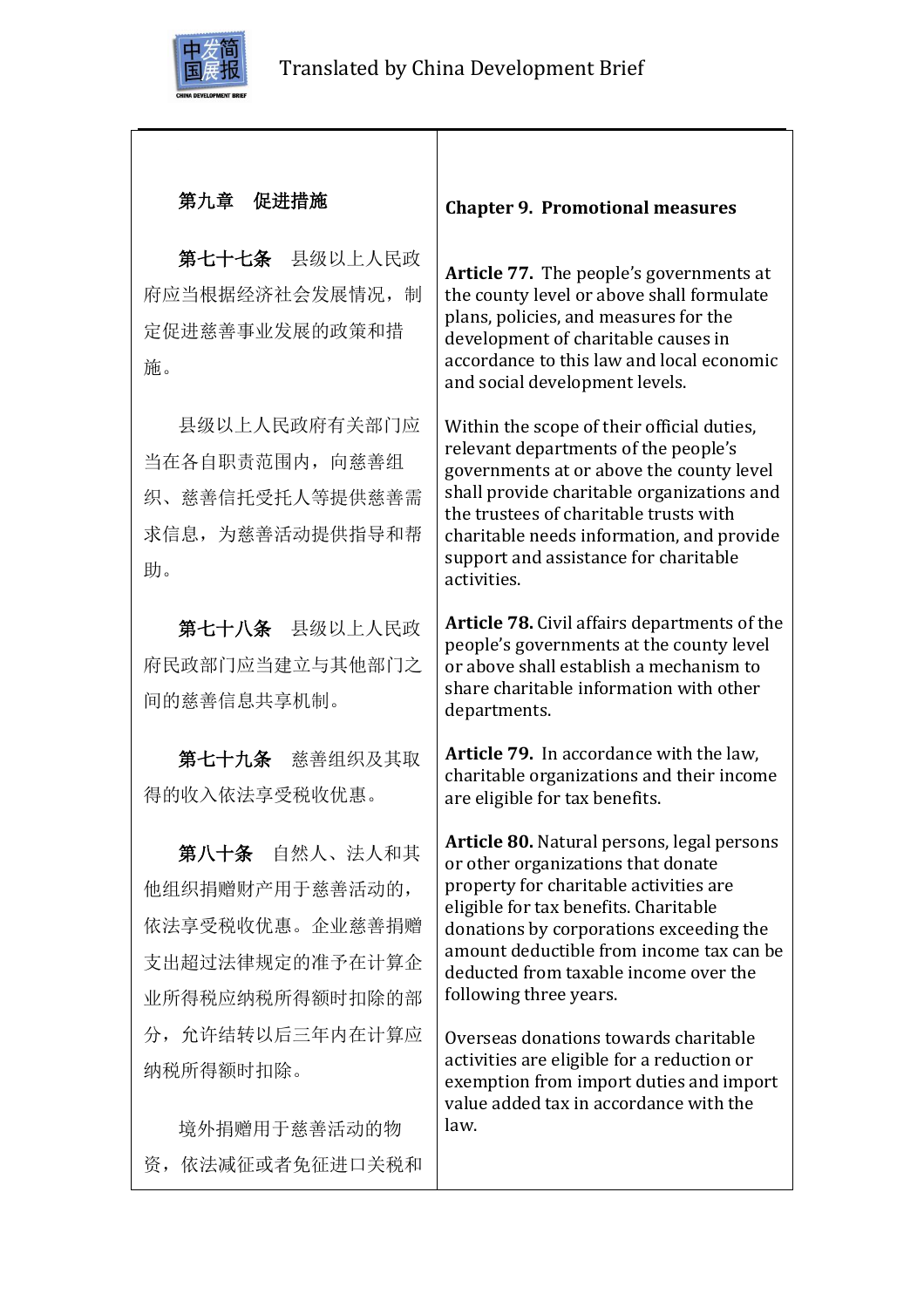

进口环节增值税。

第八十一条 受益人接受慈善 捐赠,依法享受税收优惠。

第八十二条 慈善组织、捐赠 人、受益人依法享受税收优惠的, 有关部门应当及时办理相关手续。

第八十三条 捐赠人向慈善组 织捐赠实物、有价证券、股权和知 识产权的,依法免征权利转让的相 关行政事业性费用。

第八十四条 国家对开展扶贫 济困的慈善活动,实行特殊的优惠 政策。

第八十五条 慈善组织开展本 法第三条第一项、第二项规定的慈 善活动需要慈善服务设施用地的, 可以依法使用国有划拨土地或者农 村集体建设用地。慈善服务设施用 地非经法定程序不得改变用途。

第八十六条 国家为慈善事业 提供金融政策支持,鼓励金融机构 为慈善组织、慈善信托提供融资、 结算等金融服务。

第八十七条 各级人民政府及 其有关部门可以依法通过政府购买 **Article 81.** Beneficiaries in receipt of charitable donations are eligible for tax benefits.

**Article 82.** Where charitable organizations, donors and beneficiaries are eligible for tax benefits according to the law, the relevant departments shall deal with the relevant procedures in a timely manner.

**Article 83.** Physical objects, marketable securities, equity, and intellectual property donated to charitable organizations are exempted from the administrative fees related to rights transfer according to the law.

**Article 84.** The state provides special benefits to charitable activities that help the poor and the needy.

**Article 85.** Charitable organizations that conduct charitable activities stipulated in Article 3, item 1 and item 2, which require the use of land for charitable service facilities, may legally use State allocated land or rural collectives' construction land for their work. The use of land for charitable service facilities must not be altered except through legally prescribed procedures.

**Article 86.** The state provides charitable causes with financial policy support and encourages financial institutions to provide financial services such as financing and account settlement for charitable organizations and charitable trusts.

**Article 87.** The People's Governments at all levels and other relevant departments may lawfully support eligible charitable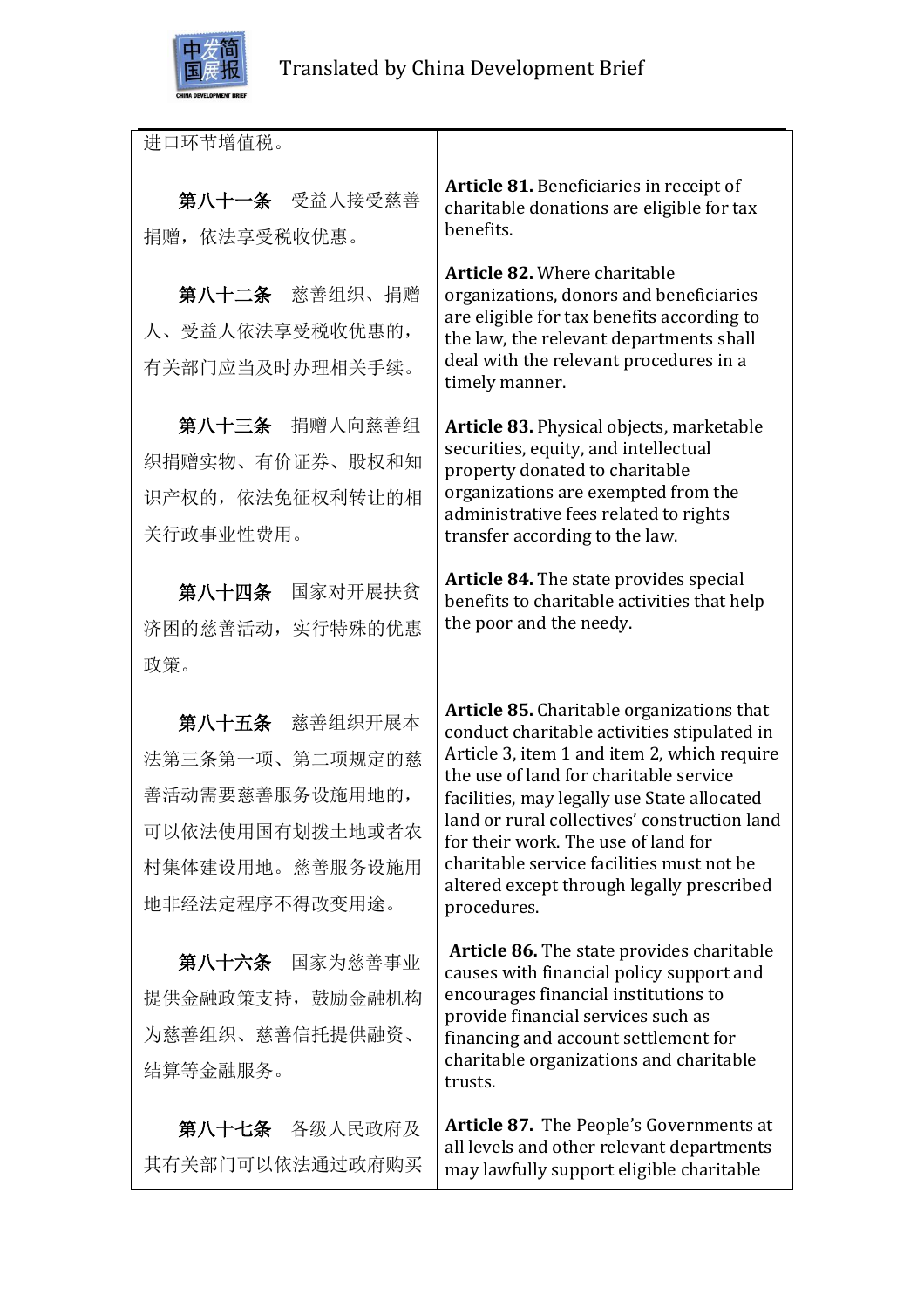

服务等方式,支持符合条件的慈善 组织向社会提供服务,并依照有关 政府采购的法律、法规向社会公开 相关情况。 第八十八条 国家采取措施弘 扬慈善文化,培育公民慈善意识。 学校等教育机构应当将慈善文 化纳入教育教学内容,国家鼓励高 等学校培养慈善专业人才,支持高 等学校和科研机构开展慈善理论研 究。 广播、电视、报刊、互联网等 媒体应当积极开展慈善公益宣传活 动,普及慈善知识,传播慈善文 化。 第八十九条 国家鼓励企业事 业单位和其他组织为开展慈善活动 提供场所和其他便利条件。 第九十条 经受益人同意,捐 赠人对其捐赠的慈善项目可以冠名 纪念,法律、法规规定需要批准 的,从其规定。 第九十一条 国家建立慈善表 organizations in providing social services through purchasing their services and other methods, and make public the relevant details according to the relevant laws and regulations on government procurement. **Article 88.** The state adopts measures to promote a culture of charity and cultivate citizens' awareness of charity. Schools and educational organizations shall incorporate notions of charitable culture within their syllabuses, and the state encourages the establishment of the cultivation of talents for charitable causes, and theoretical research on charity at higher education and research institutions. Radio broadcasters, television stations, newspapers, the internet and other media channels shall actively promote charitable and public interest activities, spread knowledge of charity and promote a culture of charity. **Article 89.** The state encourages corporations, public institutions, and other organizations to provide venues and other favorable conditions for charitable activities. **Article 90.** While donors may assign a commemorative name to the charitable projects to which they donate with the consent of the beneficiaries, this is subject to legal or regulatory approval where stipulated. **Article 91.** The state establishes a charity commendation mechanism to commend natural persons, legal persons or other organizations that have made outstanding

彰制度,对在慈善事业发展中做出 突出贡献的自然人、法人和其他组 织,由县级以上人民政府或者有关 contributions to the development of charitable causes. The commendations should be granted by people's governments or other relevant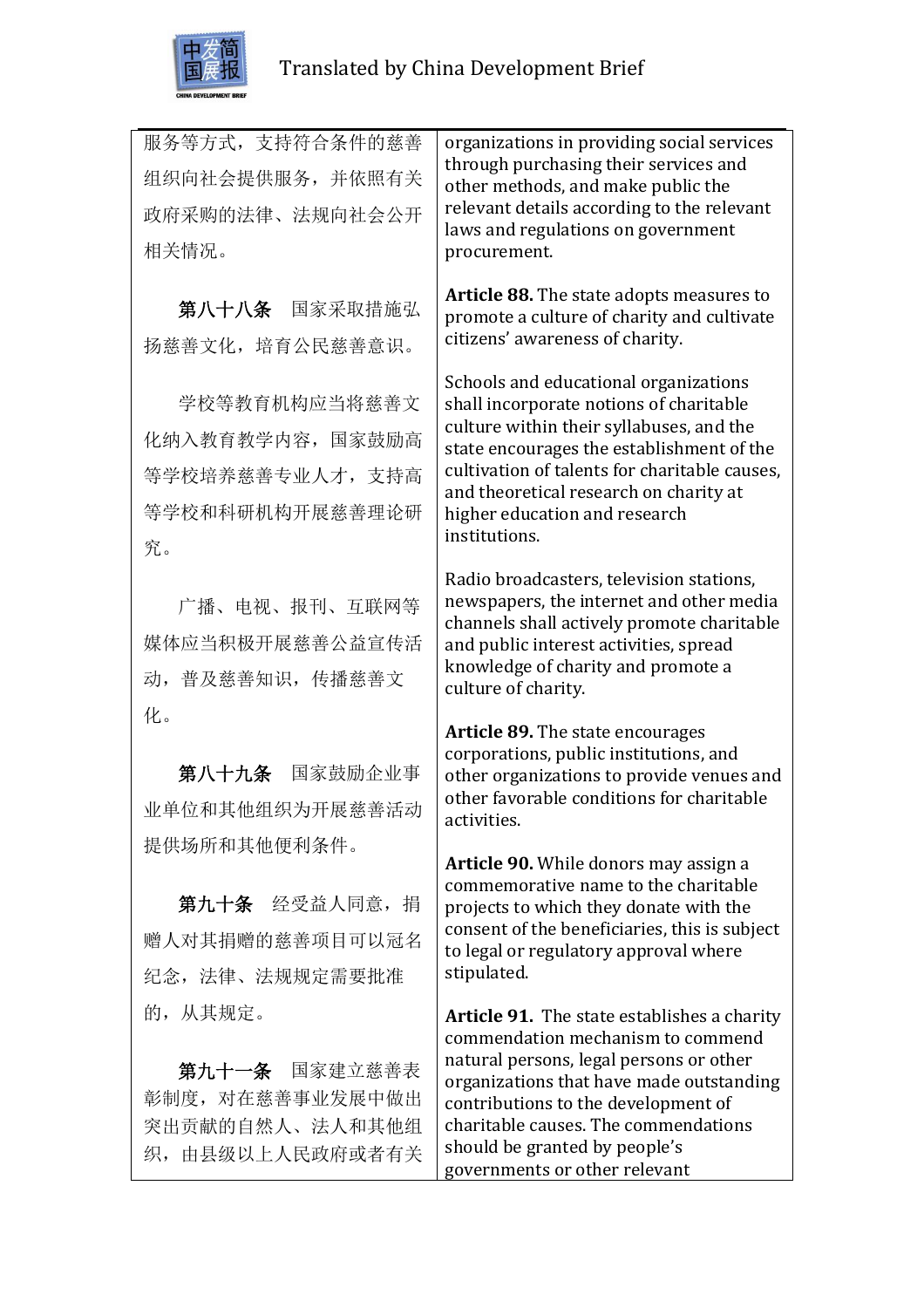

| 部门予以表彰。          | departments at the county level or above.                                                     |
|------------------|-----------------------------------------------------------------------------------------------|
|                  |                                                                                               |
|                  |                                                                                               |
| 第十章 监督管理         | <b>Chapter 10. Supervision and</b><br><b>Management</b>                                       |
|                  |                                                                                               |
| 第九十二条 县级以上人民政    | Article 92. Civil affairs departments of                                                      |
| 府民政部门应当依法履行职责, 对 | the people's governments at the county<br>level or above shall carry out management           |
| 慈善活动进行监督检查, 对慈善行 | and supervision of charitable activities,<br>and provide guidance and supervision of          |
| 业组织进行指导。         | charity industry organizations;                                                               |
|                  |                                                                                               |
| 第九十三条 县级以上人民政    | <b>Article 93.</b> The civil affairs departments<br>of the people's governments at the county |
| 府民政部门对涉嫌违反本法规定的  | level or above have the right to take the<br>following measures over charitable               |
| 慈善组织,有权采取下列措施:   | organizations suspected of violating the                                                      |
|                  | provisions of this law:                                                                       |
| (一) 对慈善组织的住所或者   | (1) Carry out inspections of charitable                                                       |
| 慈善活动发生地进行现场检查;   | organizations' domiciles or activity sites;                                                   |
|                  | (2) Request clarification from charitable                                                     |
| (二) 要求慈善组织作出说    | organizations and access to and copy                                                          |
| 明, 查阅、复制有关资料;    | relevant materials;                                                                           |
|                  | (3) Investigate work units and individuals                                                    |
| (三)向与慈善活动有关的单    | involved in charitable activities regarding                                                   |
| 位和个人调查与监督管理有关的情  | supervision and management;                                                                   |
| 况;               | (4) Inquire into financial accounts of                                                        |
|                  | charitable organizations with the approval<br>of the people's governments at the same         |
| (四) 经本级人民政府批准,   | level:                                                                                        |
| 可以查询慈善组织的金融账户;   | (5) Carry out any other measures                                                              |
|                  | provided for by laws and administrative                                                       |
| (五)法律、行政法规规定的    | regulations.                                                                                  |
| 其他措施。            |                                                                                               |
|                  | <b>Article 94.</b> Where the civil affairs                                                    |
| 第九十四条 县级以上人民政    | departments of the people's government                                                        |
| 府民政部门对慈善组织或者有关单  | at or above the county level undertake an<br>investigation of a charitable organization       |
|                  | or related work units and individuals,                                                        |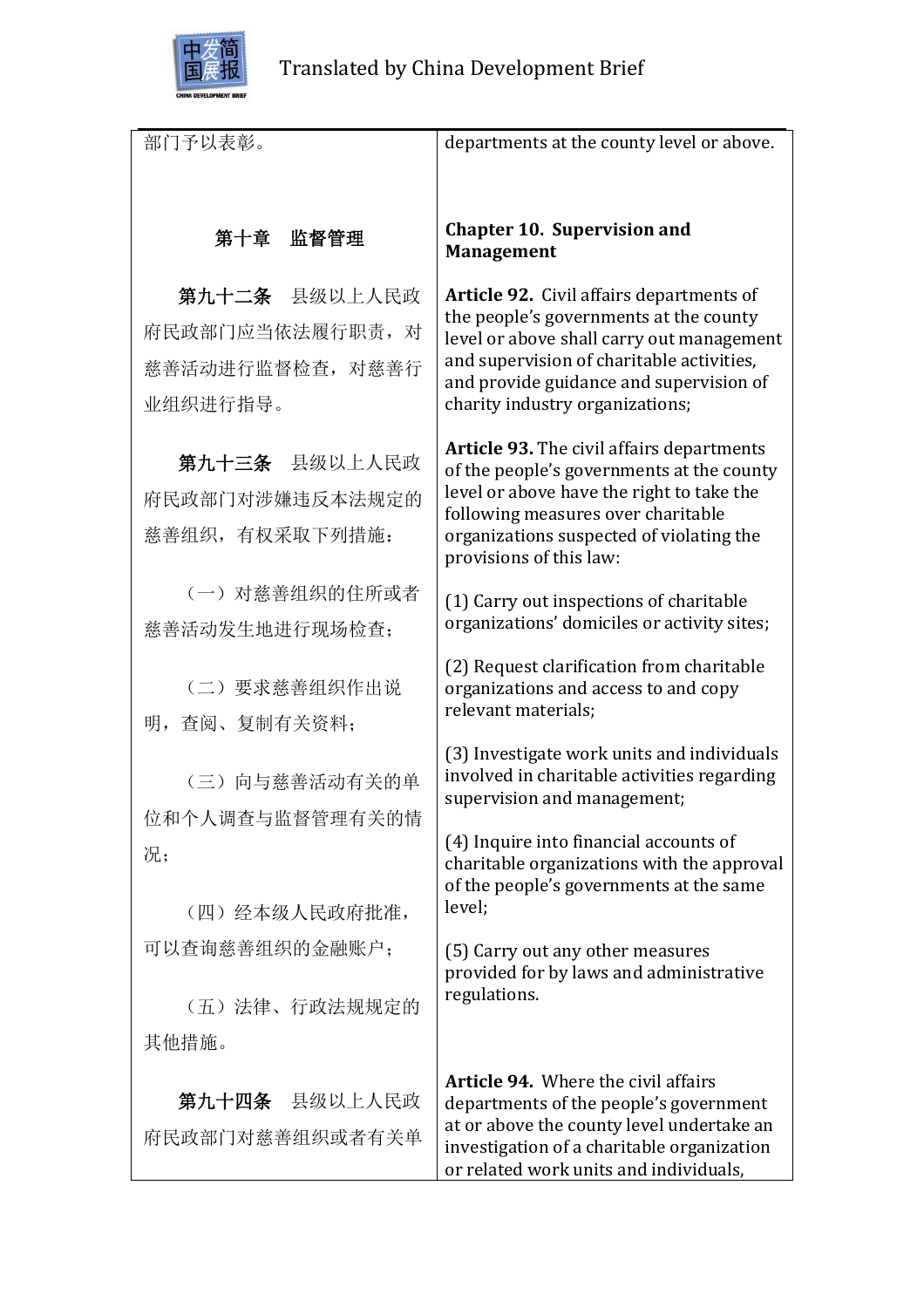

| 位和个人进行检查或者调查时, 检 | there shall be two or more inspectors or                                                                                           |
|------------------|------------------------------------------------------------------------------------------------------------------------------------|
| 查人员或者调查人员不得少于二   | investigators, and they shall produce<br>legitimate certificates and inspection or                                                 |
| 人,并应当出示合法证件和检查、  | investigation notices.                                                                                                             |
| 调查通知书。           | <b>Article 95.</b> The civil affairs departments<br>of people's governments at the county                                          |
| 第九十五条 县级以上人民政    | level or above shall establish charitable<br>credit record systems and make public                                                 |
| 府民政部门应当建立慈善组织及其  | this information.                                                                                                                  |
| 负责人信用记录制度, 并向社会公 | Civil affairs departments shall establish a                                                                                        |
| 布。               | system to assess charitable organizations<br>and encourage and support third party<br>agencies to carry out evaluations and        |
| 民政部门应当建立慈善组织评    | make the results public.                                                                                                           |
| 估制度。鼓励和支持第三方机构对  |                                                                                                                                    |
| 慈善组织进行评估, 并向社会公布 | <b>Article 96.</b> Charity industry organizations<br>shall establish and improve charitable                                        |
| 评估结果。            | industry standards, and strengthen the<br>self-discipline of charitable industry.                                                  |
|                  |                                                                                                                                    |
| 第九十六条 慈善行业组织应    | <b>Article 97.</b> If a work unit or an individual                                                                                 |
| 当建立健全行业规范, 加强行业自 | discovers that a charitable organization or                                                                                        |
| 律。               | trustee has broken the law, they may<br>complain or report their concern to civil                                                  |
| 第九十七条 任何单位或者个    | affairs departments and other relevant<br>departments or to charity industry                                                       |
| 人发现慈善组织、慈善信托有违法  | organizations. Upon receiving the<br>complaint or report, civil affairs                                                            |
| 行为的,可以向民政部门和其他有  | departments, other relevant departments                                                                                            |
| 关部门或者慈善行业组织投诉、举  | or charity industry organizations shall<br>promptly follow up with investigations                                                  |
| 报。民政部门、其他有关部门或者  | and other measures.                                                                                                                |
| 慈善行业组织接到投诉、举报后,  | The state encourages the public and                                                                                                |
| 应当及时调查处理。        | media to scrutinize charitable activities,<br>and expose the fraudulent obtaining of<br>assets in the name of charity or under the |
| 国家鼓励公众、媒体对慈善活    | disguise of a charitable organization and<br>illegal activities by charitable                                                      |
| 动进行监督, 对假借慈善名义或者 | organizations and charitable trusts, giving                                                                                        |
| 假冒慈善组织骗取财产或者慈善组  | full play to public opinion and social<br>supervision.                                                                             |
| 织、慈善信托违法违规行为予以曝  |                                                                                                                                    |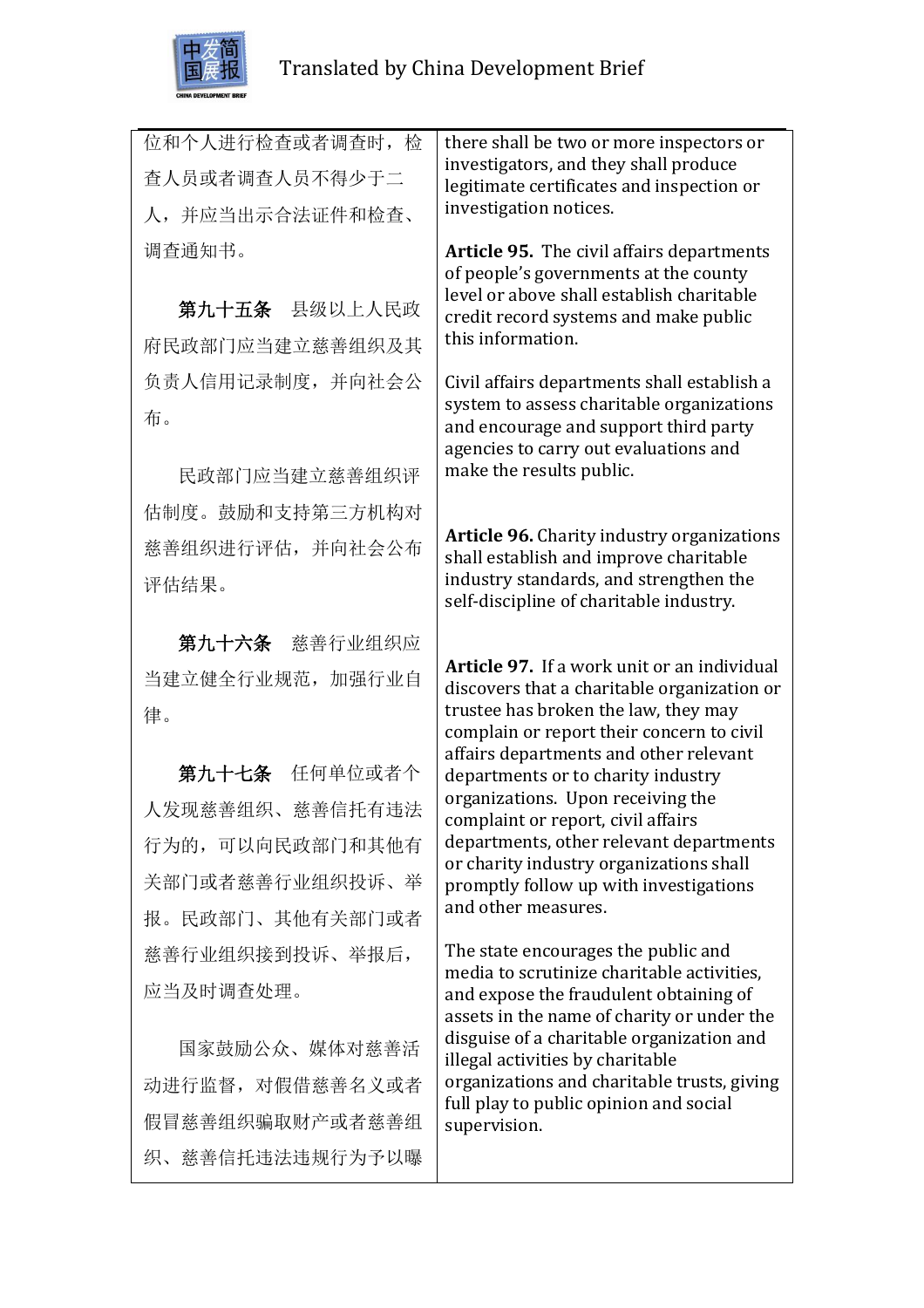

| 光,发挥舆论和社会监督作用。    |                                                                                          |
|-------------------|------------------------------------------------------------------------------------------|
|                   |                                                                                          |
|                   |                                                                                          |
| 第十一章 法律责任         | <b>Chapter 10. Legal Responsibility</b>                                                  |
|                   |                                                                                          |
|                   |                                                                                          |
| 第九十八条 慈善组织有下列     | Article 98. Under the following<br>conditions the civil affairs departments              |
| 情形之一的, 由民政部门责令限期  | shall order deadlines for amendments;                                                    |
| 改正; 逾期不改正的, 吊销登记证 | upon a failure to make amendments by<br>the deadline, the civil affairs departments      |
| 书并予以公告:           | shall revoke registration certificates and                                               |
| (一) 未按照慈善宗旨开展慈    | make a public announcement:                                                              |
| 善活动的:             | (1) Not carrying out charitable activities<br>in line with the purposes and working      |
|                   | scope of charitable organizations;                                                       |
| (二) 私分、挪用、截留或者    | (2) Privately distributing, embezzling,                                                  |
| 侵占慈善财产的;          | intercepting or misappropriating                                                         |
|                   | charitable assets;                                                                       |
| (三) 接受附加违反法律法规    | (3) Accepting contributions with<br>additional conditions in violation of laws           |
| 或者社会公德条件的捐赠, 或者对  | and regulations or social mores, or                                                      |
| 受益人附加违反法律法规或者违背   | attaching conditions for beneficiaries in<br>violation of laws and regulations or social |
| 社会公德的条件的。         | mores.                                                                                   |
|                   |                                                                                          |
| 第九十九条 慈善组织有下列     | Article 99. If a charitable organization is<br>found to have committed one of the        |
| 情形之一的, 由民政部门予以警   | following actions, the civil affairs                                                     |
| 告、责令限期改正; 逾期不改正   | departments shall give warnings, order<br>deadlines for amendments; upon a failure       |
| 的, 责令限期停止活动并进行整改  | to make amendments by the deadline, the                                                  |
| (一) 违反本法第十四条规定    | civil affairs departments shall give a<br>deadline to cease operations and make          |
| 造成慈善财产损失的;        | corrections:                                                                             |
|                   |                                                                                          |
| (二) 将不得用于投资的财产    | (1) Violating article 14 of this law, causing<br>damage to charitable property;          |
|                   |                                                                                          |
|                   | (2) Investing property that must not be                                                  |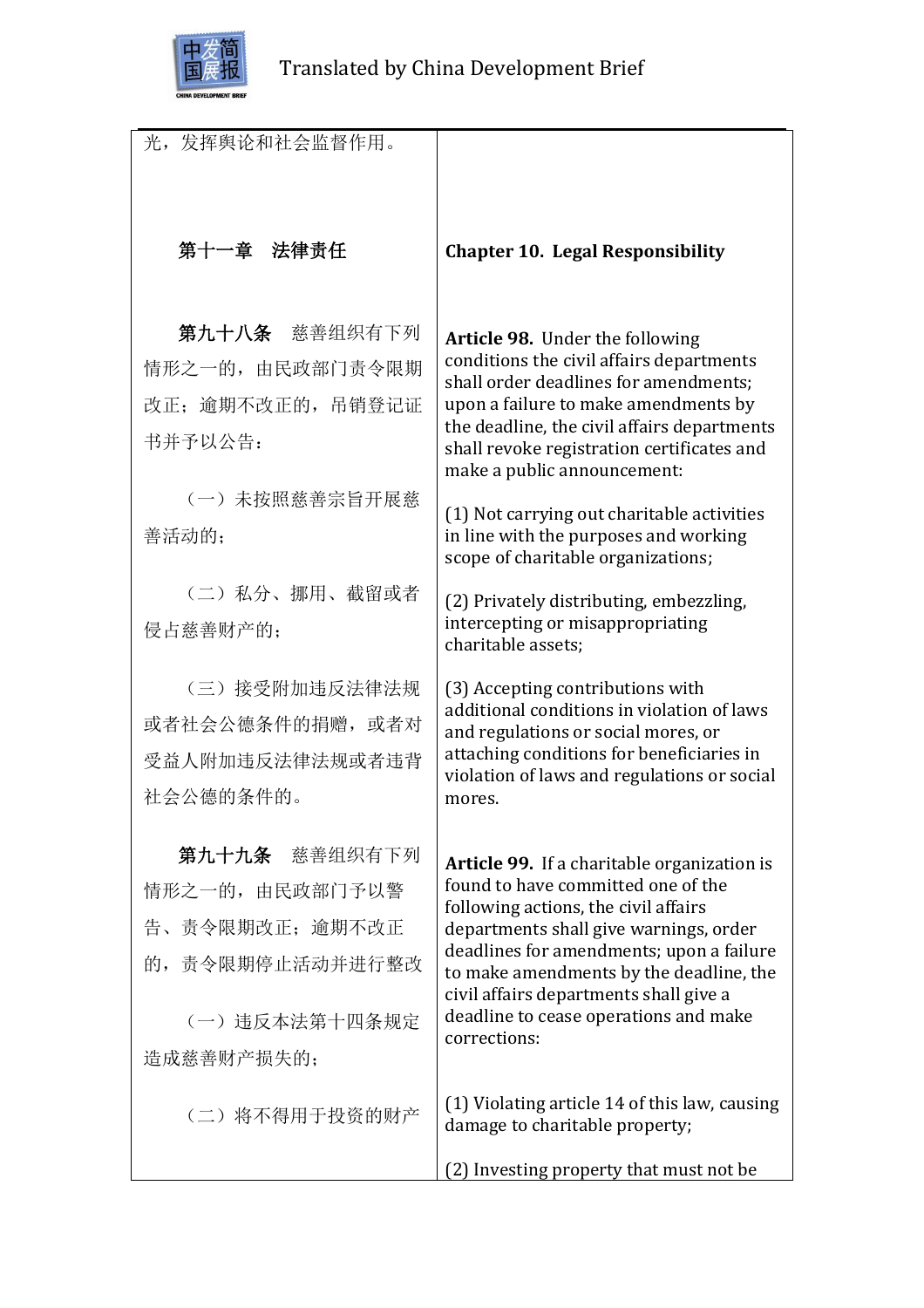

| 用于投资的;           | used to make investments;                                                                       |
|------------------|-------------------------------------------------------------------------------------------------|
| (三)擅自改变捐赠财产用途    | (3) Unauthorized changes in the use of<br>donated property;                                     |
| 的;               | (4) Violating the regulated standards of                                                        |
| (四)开展慈善活动的年度支    | annual expenditure or the management<br>costs of charitable activities stipulated in            |
| 出或者管理费用的标准违反本法第  | article 60 of this law;                                                                         |
| 六十规定的;           | (5) Not carrying out information<br>disclosure obligations;                                     |
| (五) 未依法履行信息公开义   | (6) Not producing and delivering annual                                                         |
| 务的;              | work reports and financial reports or not<br>filing fund-raiding plans in line with the<br>law; |
| (六) 未依法报送年度工作报   | (7) Leaking private information about                                                           |
| 告、财务会计报告或者报备募捐方  | donors, volunteers, or beneficiaries as<br>well as information such as names, titles,           |
| 案的;              | addresses and contact methods of donors                                                         |
| (七) 泄露捐赠人、志愿     | and principals of charitable trustees who<br>do not consent to it being disclosed.              |
| 者、受益人个人隐私以及捐赠人、  | If charitable organizations violate this law                                                    |
| 慈善信托的委托人不同意公开的姓  | by disclosing state secrets or commercial<br>secrets, they shall be punished in                 |
| 名、名称、住所、通讯方式等信息  | accordance with relevant laws.                                                                  |
| 的。               | If charitable organizations commit<br>violations stipulated in the preceding two                |
| 慈善组织违反本法规定泄露国    | paragraphs, and within a year of                                                                |
| 家秘密、商业秘密的, 依照有关法 | disposition a violation stipulated in the<br>preceding paragraphs occurs again, or if           |
| 律的规定予以处罚。        | there are other serious situations, the civil<br>affairs departments shall revoke the           |
|                  | registration certificate and make a public<br>announcement.                                     |
| 慈善组织有前两款规定的情     |                                                                                                 |
| 形, 经依法处理后一年内再出现前 |                                                                                                 |
| 款规定的情形, 或者有其他严重情 |                                                                                                 |
| 形的, 由民政部门吊销登记证书并 |                                                                                                 |
| 予以公告。            |                                                                                                 |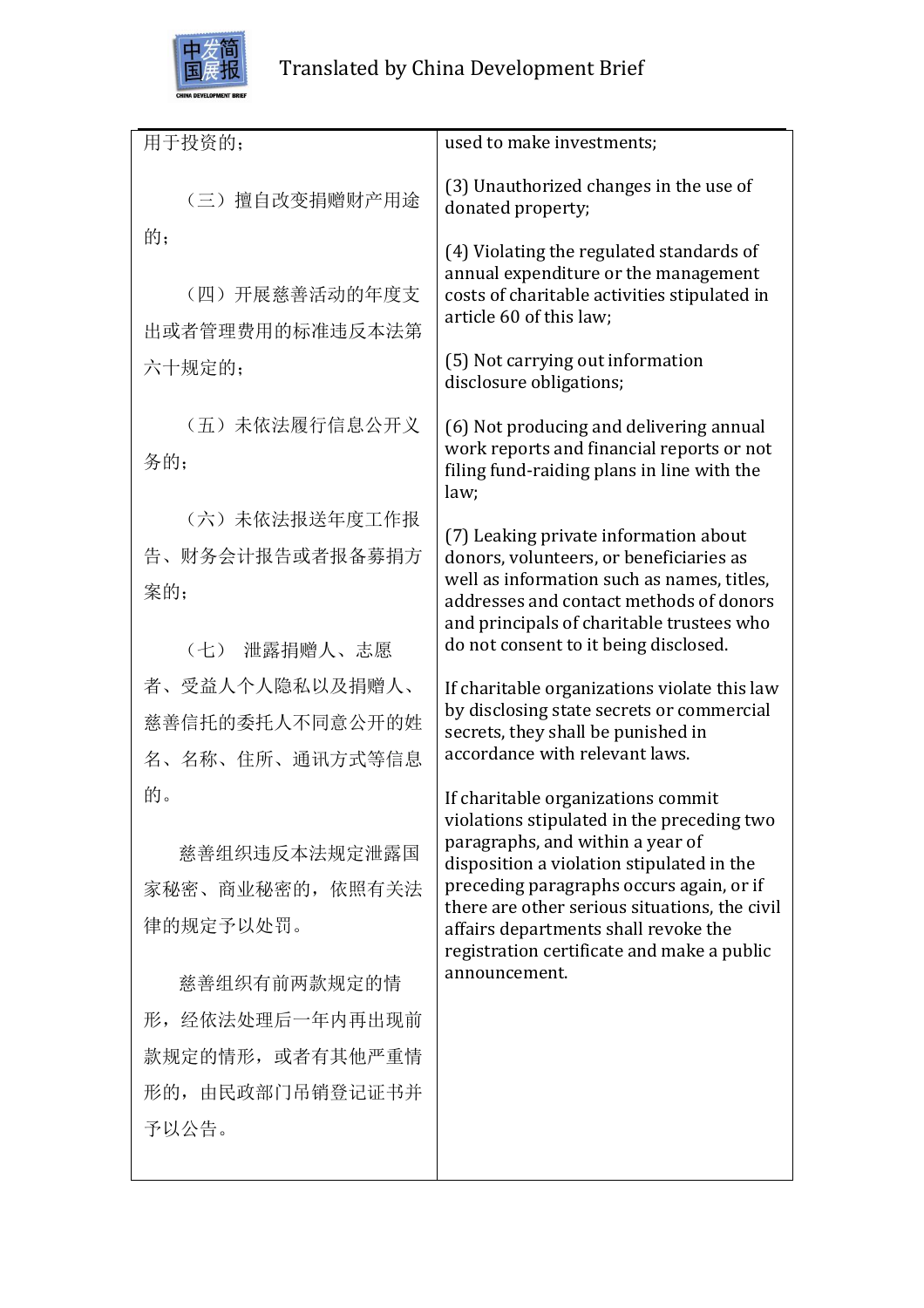

第一百条 慈善组织有本法第 九十八条、第九十九条规定的情 形,有违法所得的,由民政部门予 以没收;对直接负责的主管人员和 其他直接负责人员处二万以上二十 万以下罚款。

第一百零一条 开展募捐活动 有下列情形之一的,由民政部门予 以警告、责令停止募捐活动;对违 法募集的财产,责令退还捐赠人; 难以退还的,由民政部门予以收 缴,转给其他慈善组织用于慈善目 的;对有关组织或者个人可以处二 万元以上二十万元以下罚款:

(一)不具有公开募捐资格的 组织或者个人开展公开募捐的;

(二)通过虚构事实等方式欺 骗、诱导募捐对象实施捐赠;

(三)向单位或者个人摊派或 者变相摊派的;

(四)妨碍公共秩序、企业生 产经营或居民生活的。

广播、电视、报刊以及网络服 务提供者、电信运营商未履行本法 第二十七条规定的验证义务的,由

**Article 100.** If charitable organizations violating article 98 and article 99 of this law have unlawful gains, the civil affairs departments shall confiscate them; directors and other personnel who are directly in charge shall be fined between 20,000 and 200,000 Yuan.

**Article 101.** If any of the following situations occurs in fund raising activities, the civil affairs departments shall give warnings and order to cease fund-raising activities; unlawfully solicited assets will be ordered to return to the donor, and where there is difficulty in returning them, the civil affairs departments shall seize and transfer them to other charitable organizations to be used for charitable purposes, and may also impose a fine between 20,000 and 200,000 RMB on the relevant organizations and persons ;

(1) Conducting public fund-raising by organizations and individuals without pubic fund-raising qualifications;

(2) Using false information or other methods to trick or coax fund-raising targets into making donations;

(3) Overtly or covertly engaging in forcible apportionment on units or individuals;

(4) Causing obstruction to the public order, corporate production or the lives of the residents.

If radio broadcasters, television stations, newspapers and journals and network service providers or telecommunications operators do not fulfill their verification duties stipulated in Article 27 of this law, their respective managing departments shall give a warning and order deadlines for amendments; upon a failure to make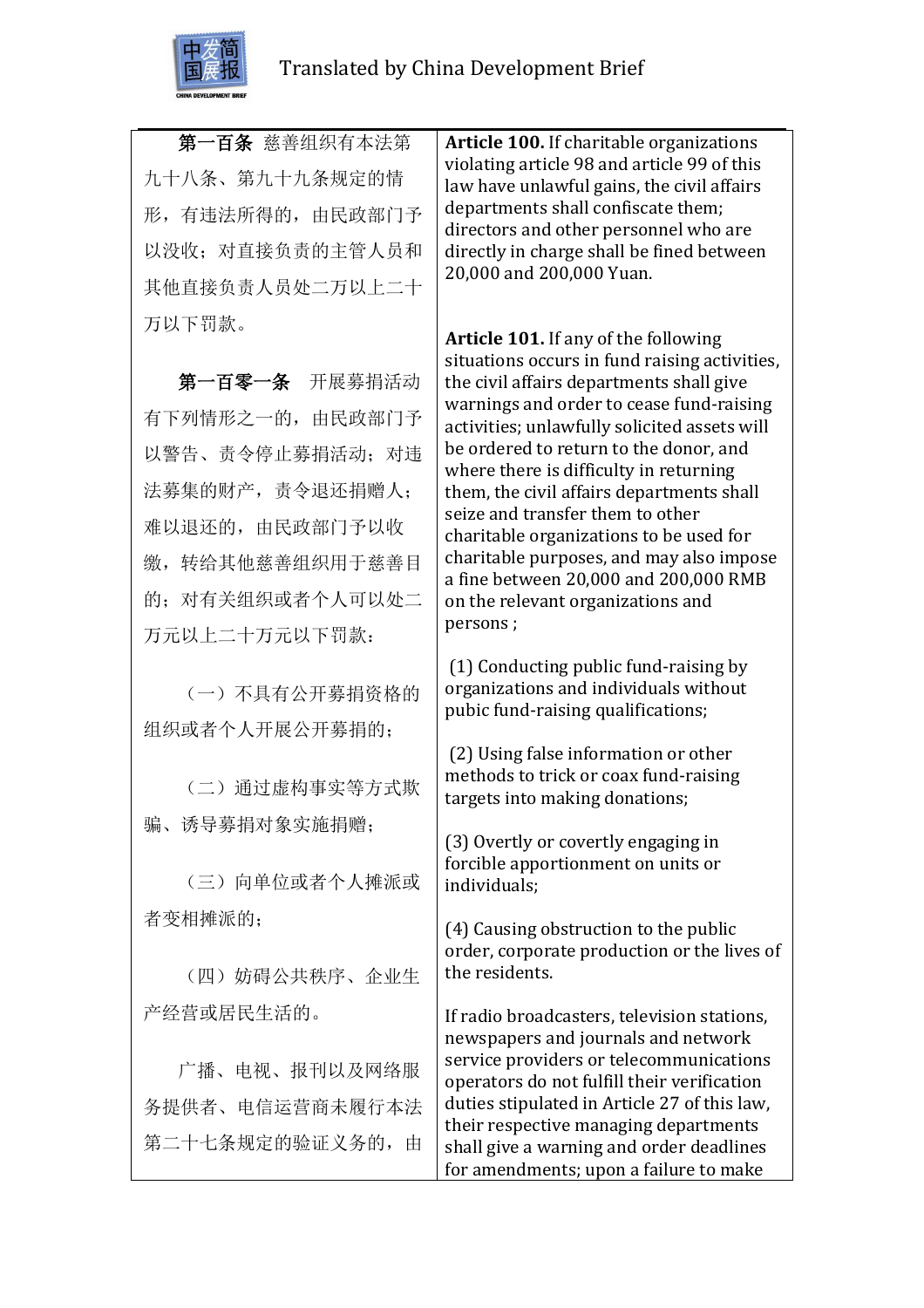

| 其主管部门依法予以警告, 责令限  | amendments by the deadline, a notice of<br>criticism shall be issued and circulated.      |
|-------------------|-------------------------------------------------------------------------------------------|
| 期改正; 逾期不改正的, 予以通报 |                                                                                           |
| 批评。               |                                                                                           |
|                   | <b>Article 102.</b> The civil affairs departments                                         |
| 第一百零二条 慈善组织不依     | may give warnings, order amendments,<br>or, upon the failure to make amendments           |
| 法向捐赠人出具捐赠票据、不依法   | by the deadline, order a cessation of                                                     |
| 出具志愿服务记录证明或者不及时   | activities to charitable organizations who<br>disobey the law by failing to issue donors  |
| 主动向捐赠人反馈有关情况的,由   | with public interest donations receipts,                                                  |
| 民政部门予以警告, 责令限期改   | failing to issue proof of volunteer service<br>records or not promptly and actively       |
| 正; 逾期不改正的, 责令限期停止 | giving feedback to donors.                                                                |
| 活动。               | <b>Article 103.</b> Fraudulent claims for tax                                             |
|                   | benefits shall be dealt with and<br>prosecuted by the taxation organs. In                 |
| 第一百零三条 慈善组织弄虚     | serious cases, the civil affairs departments                                              |
| 作假骗取税收优惠的, 由税务机关  | shall legally revoke its registration<br>certificate and make a public                    |
| 依法查处, 情节严重的, 由民政部 | announcement.                                                                             |
| 门吊销登记证书并予以公告。     |                                                                                           |
|                   | <b>Article 104.</b> Charitable organizations<br>that engage in or sponsor activities that |
| 第一百零四条 慈善组织从      | endanger state security or public interest                                                |
| 事、资助危害国家安全或者社会公   | causes shall be investigated and dealt with<br>by the relevant authorities. The civil     |
| 共利益活动的, 由有关机关依法查  | affairs departments shall revoke the                                                      |
| 处, 由民政部门依法吊销登记证书  | organization's registration certificate and<br>make a public announcement.                |
| 并予以公告。            |                                                                                           |
|                   | Article 105. If any of the following<br>situations occurs, charitable                     |
| 第一百零五条 慈善信托的受     | organizations, serving as trustees of<br>charitable trusts, shall receive warnings        |
| 托人, 有下列情形之一的, 由民政 | from the civil affairs departments, and be                                                |
| 部门予以警告, 责令限期改正; 有 | ordered to cease any illegal activities; the<br>civil affairs departments shall seize the |
| 违法所得的, 由民政部门予以没   | illegal gains if there are any; directors and                                             |
| 收; 对直接负责的主管人员和其他  | other personnel who are directly<br>responsible shall be fined between 20,000             |
| 直接责任人员处二万元以上二十万   | and 200,000 RMB:                                                                          |
| 元以下罚款:            | (1) The tructe' property and proceeds are                                                 |

(1) The trusts' property and proceeds are found to be used for non-charitable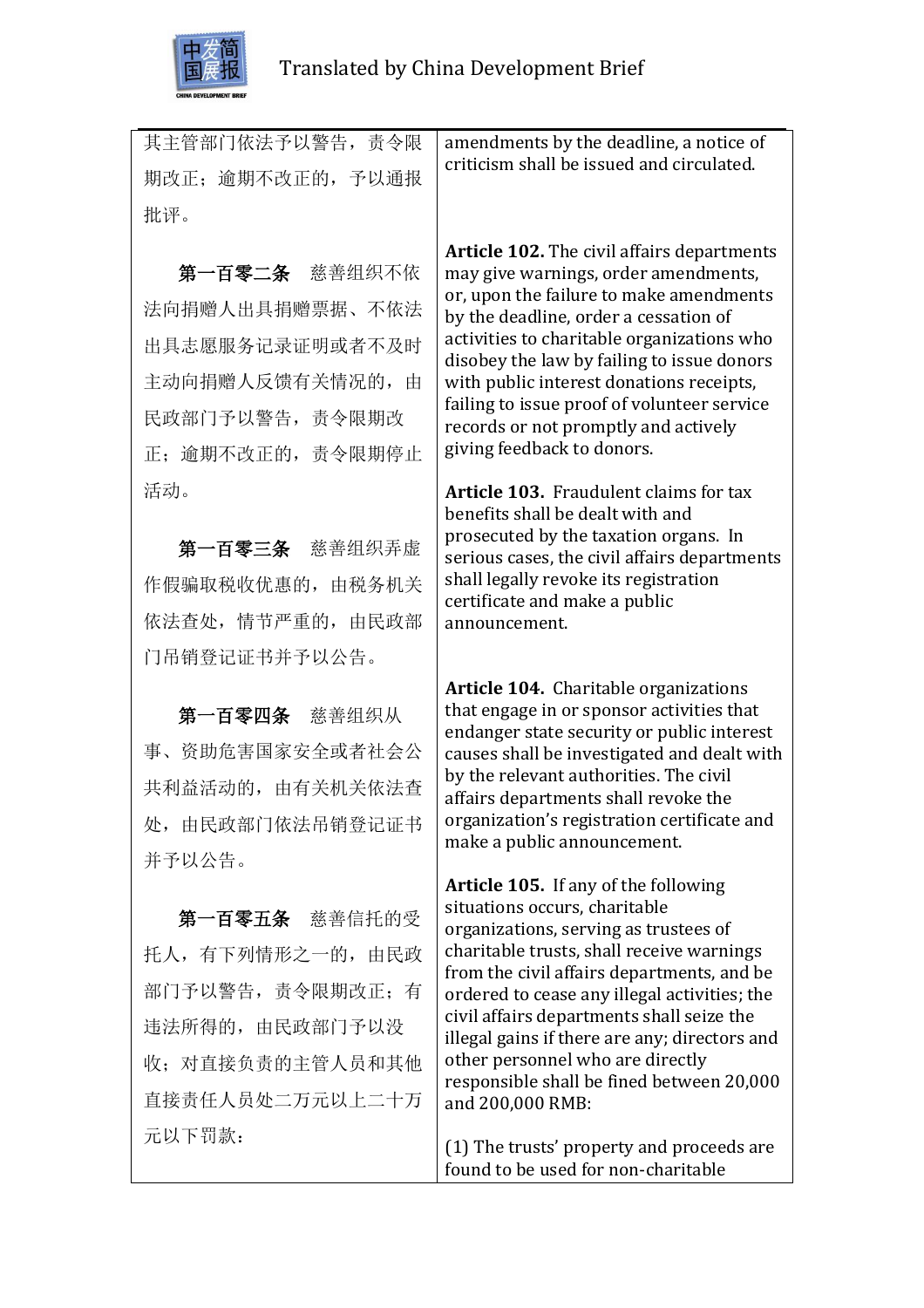

告或者向社会公开的。

(一)将信托财产及其收益用 于非慈善目的的; (二)未按照规定将信托事务 处理情况及财务状况向民政部门报 purposes; (2) Contrary to regulations, operations and financial status of the trust are not reported to the civil affairs departments or publicly disclosed.

第一百六条 慈善服务过程 中,因慈善组织或者志愿者过错造 成受益人、第三人损害的,慈善组 织依法承担赔偿责任;损害是由志 愿者故意或者重大过失造成的,慈 善组织可以向其追偿。

志愿者在参与慈善服务过程 中,因慈善组织过错受到损害的, 慈善组织依法承担赔偿责任;损害 是由不可抗力造成的,慈善组织应 当给予适当补偿。

第一百零七条 自然人、法人 或者其他组织假借慈善名义或者假 冒慈善组织骗取财产的,由公安机 关依法查处。

第一百零八条 县级以上人民 政府民政部门和其他有关部门及其 工作人员有下列情形之一的,由上 级机关或者监察机关责令改正;依 法应当给予处分的,由任免机关或 者监察机关对直接负责的主管人员

**Article 106.** Charitable organizations shall bear liability for damages caused by the negligence of them or volunteers to beneficiaries or third parties during charitable activities, however if the damage is caused by the intentional misconduct or gross negligence of volunteers then the charity organization may seek compensation from them.

Charitable organizations bear liability for compensation for volunteers who suffer harm due to the negligence of the charitable organizations whilst volunteering; however, if the damage is caused by force majeure then the organization shall give appropriate subsidies.

**Article 107.** The public security authorities shall investigate and punish natural persons, legal persons or other organizations who illegally gain assets in the name of charity or disguised as charitable organizations.

**Article 108.** When the following situations apply to civil affairs departments and other relevant departments of the county level government or above and their staff, the relevant departments at the higher level or the supervisory organs shall order corrections to their work. Where a sanction is necessary according to the law, the appointment and removal organs or supervisory authorities shall legally bring disciplinary action against the person directly in charge and other directly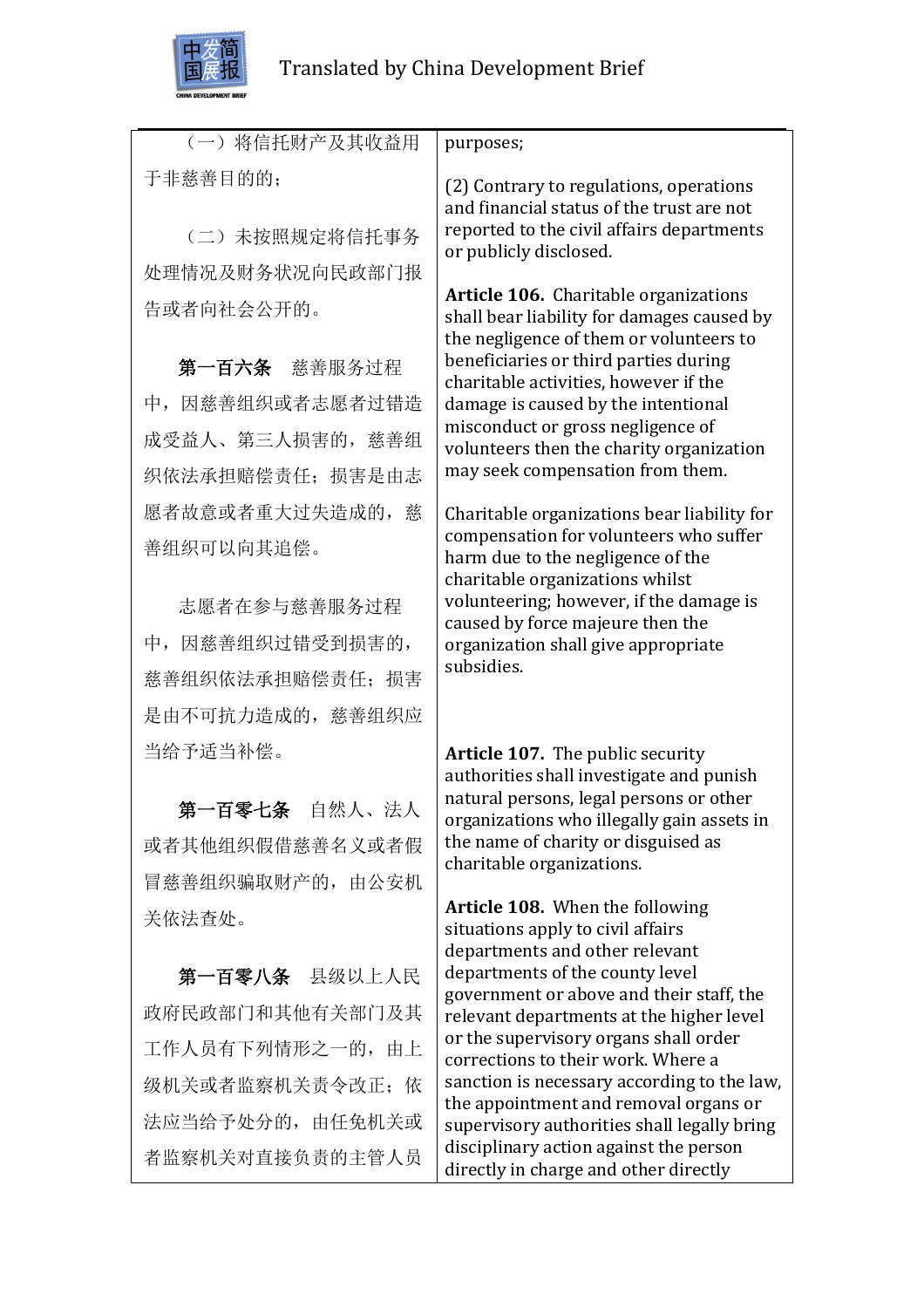

| 和其他直接责任人员依法给予处        | responsible personnel:                                                                                                                                 |
|-----------------------|--------------------------------------------------------------------------------------------------------------------------------------------------------|
| 分:                    | (1) Not carrying out information<br>disclosure obligations;                                                                                            |
| (一) 未依法履行信息公开义<br>务的; | (2) Overtly or covertly engaging in<br>forcible apportionment of donations,<br>forcing volunteers and charitable<br>organizations to provide services; |
| (二) 摊派或者变相摊派捐赠        | (3) Not fulfilling legal supervision and                                                                                                               |
| 任务, 强行指定志愿者、慈善组织      | management duties;                                                                                                                                     |
| 提供服务的;                | (4) Illegal implementation of                                                                                                                          |
| (三) 未依法履行监督管理职        | administrative enforcement measures or<br>penalties;                                                                                                   |
| 责的;                   | (5) Privately distributing,                                                                                                                            |
| (四) 违法实施行政强制措施        | misappropriating, intercepting or<br>embezzling charitable assets;                                                                                     |
| 和行政处罚的;               | (6) Other abuses of power, dereliction of<br>duty, or behaviors of bribery and fraud.                                                                  |
| (五) 私分、挪用、截留或者        |                                                                                                                                                        |
| 侵占慈善财产的;              | <b>Article 109.</b> If violations of the provisions<br>of this law constitute a public security                                                        |
|                       | administration violation, the public<br>security departments shall give public                                                                         |
| (六)其他滥用职权、玩忽职         | security administrative sanctions in                                                                                                                   |
| 守、徇私舞弊的行为。            | accordance with the law; if a crime is<br>committed, criminal charges shall be                                                                         |
| 第一百零九条 违反本法规          | pursued.                                                                                                                                               |
|                       |                                                                                                                                                        |
| 定,构成违反治安管理行为的,由       |                                                                                                                                                        |
| 公安机关依法给予治安管理处罚:       |                                                                                                                                                        |
| 构成犯罪的, 依法追究刑事责任。      |                                                                                                                                                        |
|                       |                                                                                                                                                        |
|                       |                                                                                                                                                        |
| 第十二章 附<br>则           | <b>Chapter 12. Supplementary Provisions</b>                                                                                                            |
|                       |                                                                                                                                                        |
| 第一百一十条 城乡社区组          | <b>Article 110.</b> Urban and rural community<br>organizations and units can carry out                                                                 |